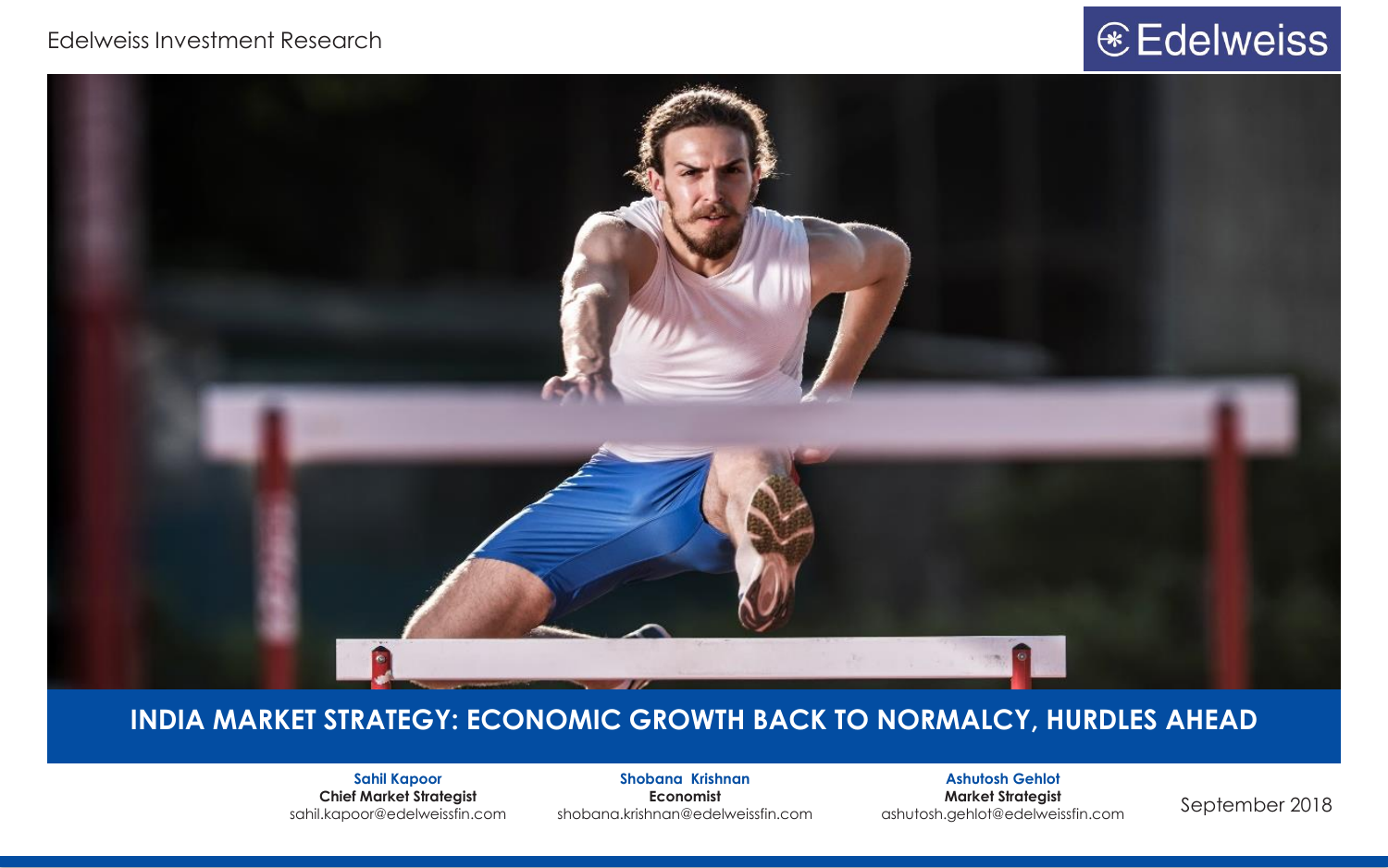## India Strategy – Pulls And Pushes Increase Market Risk

- Indian economy has been on a path of recovery over the last four quarters. There has been a broad based improvement in growth suggesting tapering of GST and Demonetization disruptions.
- Three trends are evident currently
	- 1. Domestic economy seems to have recovered. Further acceleration in growth would require aggregate demand to pick up on a sustainable basis. Government expenditure, which was a key driver of recovery, is now mean reverting. Private sector activity will now dictate the trend strength or lack thereof.
	- 2. Macroeconomic landscape **remains challenging and is deteriorating**. Many indicators like CAD, fiscal Deficit, rising bond yields, stagnant indirect tax collections, foreign flows are still worsening along with a challenging global economy. This would keep the margin of safety low and these macro indicators are important monitorables.
	- 3. Earnings growth has been a big challenge for domestic markets. Over the last two years earnings growth for stocks has been patchy and inconsistent. Q1FY19 was the first quarter where market wide earnings growth (ex-PSU banks) clocked a growth of 20%. A pick up in earnings can overshadow the other negatives and support markets. But downgrades cycle in FY19 is just like it was in prior years.
- Synchronous global growth of CY16 and CY17 is now behind us. Global economic growth is now fractured and is plagued with risks. US has entered a late cycle indicating peak growth and earnings dynamics. An intensifying dollar liquidity vortex is squeezing emerging markets one after the other and may create more problems if trade wars escalate.
- At nearly 20 times 1Year forward earnings Nifty Index (11,600) is trading at rich valuations creating a poor margin of safety. We expect headline indices to face increasing odds of a deep correction of 10% or more or be range bound at best.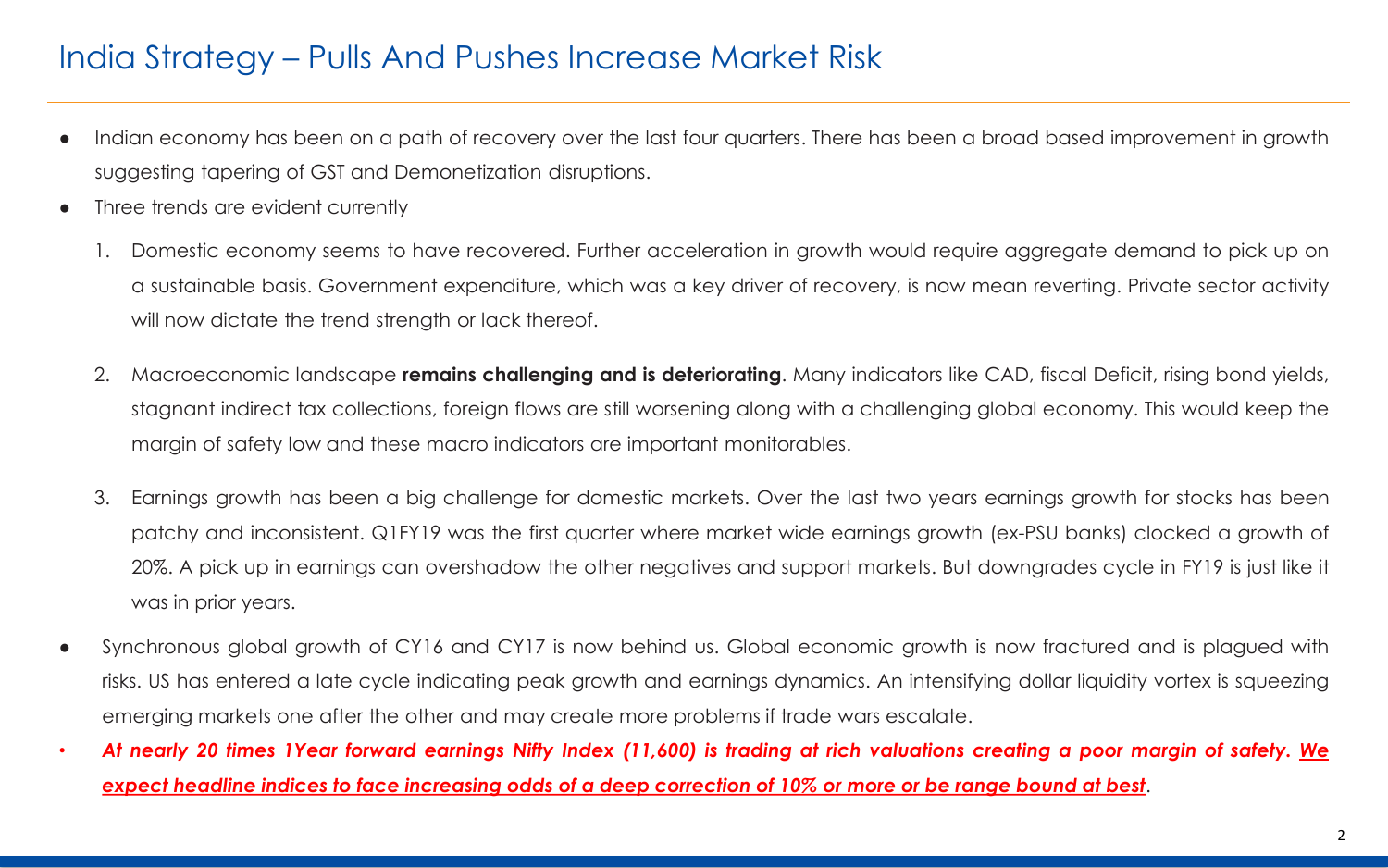#### Economic Growth Escapes Policy Led Quicksand, Reverts To Normalcy





Source : CMIE, Edelweiss Investment Research

- Post demonetisation and implementation of GST, economic activity was under stress. However, GDP growth has gained traction and is expected to clock in 7.4% (y-o-y) growth in FY19. Q1Fy19's 8.2% growth is difficult number to repeat and growth is likely to revert to a slower pace ahead.
- Government expenditure and consumption has supported the growth from faltering. In case government expenditure slows the private sector activity will have to rise significantly to make up for it. Q1FY19 growth showed some signs of revival but sustainability is key.
- After experiencing a lull for four quarters, agri GVA revived. This has helped in reversing the slowdown in consumption**.** Q2FY19 will set the tone for agri growth for next few quarters as government's procurement cycle becomes clear.

**The pace of economic growth is likely to remain stable for now, but faces risk from challenging macros.**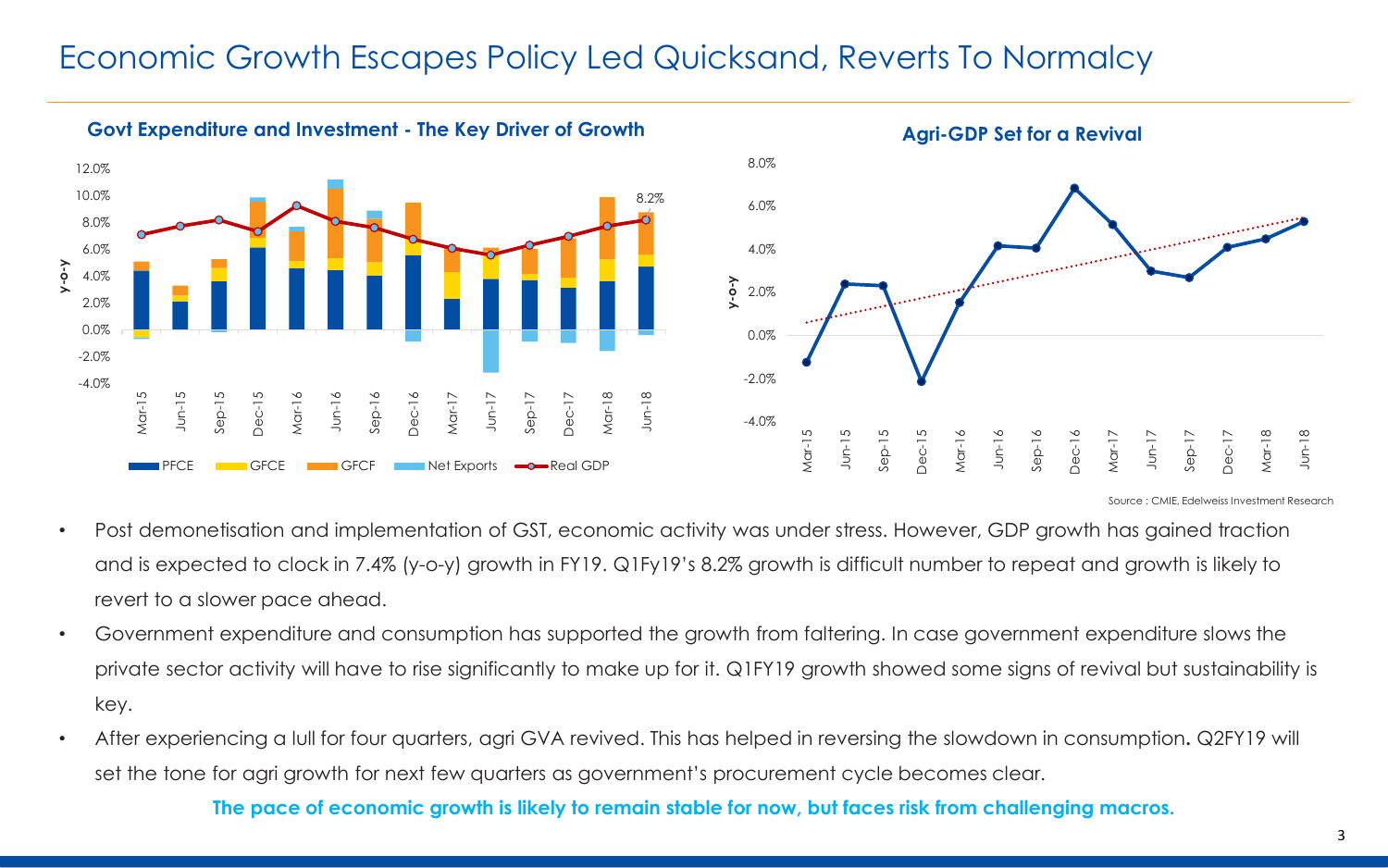#### Government Focusing On A Rural Recovery



#### **Allotment to rural & agri spending by States (as % of total capital outlay) Has Been Rising**

#### **Government Delivers Its Highest YoY Chg In MSP Since FY14**



**Six states have announced farm loan waivers since 2016**



#### **e-NAM Coverage Rises Considerably, Leading To Better Marketing Opportunities**



Source : CMIE, RBI, Bloomberg, Edelweiss Investment Research

**Centre and State fiscal support to rural areas need to translate to higher rural wages**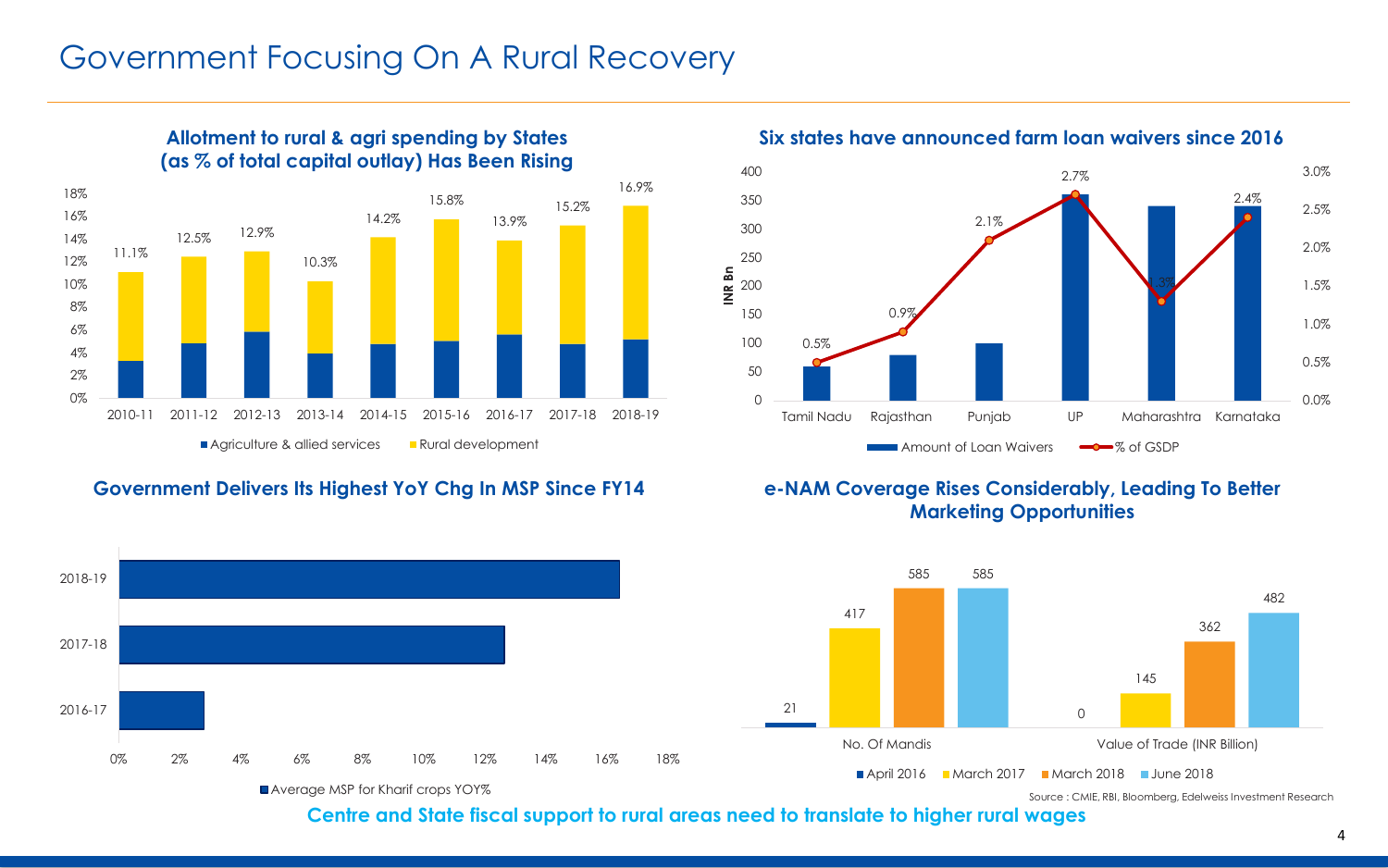# Government's Focus On Rural Revival Taking Shape, Yet To Show Up In Wages





Source : CMIE, Edelweiss Investment Research

- In June'17 Nominal Agri GDP growth plunged below Real Agri GDP growth indicating deflationary phase.
- We observed that Real Rural Wages are more linked to Nominal Growth than Real Growth and thus, showing a falling trend.
- Rural inflation has been inching up aided by normal monsoons and some base effects. Higher MSP are likely to be supportive of this revival.

#### **With Nominal growth coming back, Rural India takes the centre stage and can add up to 0.5% to India's GDP**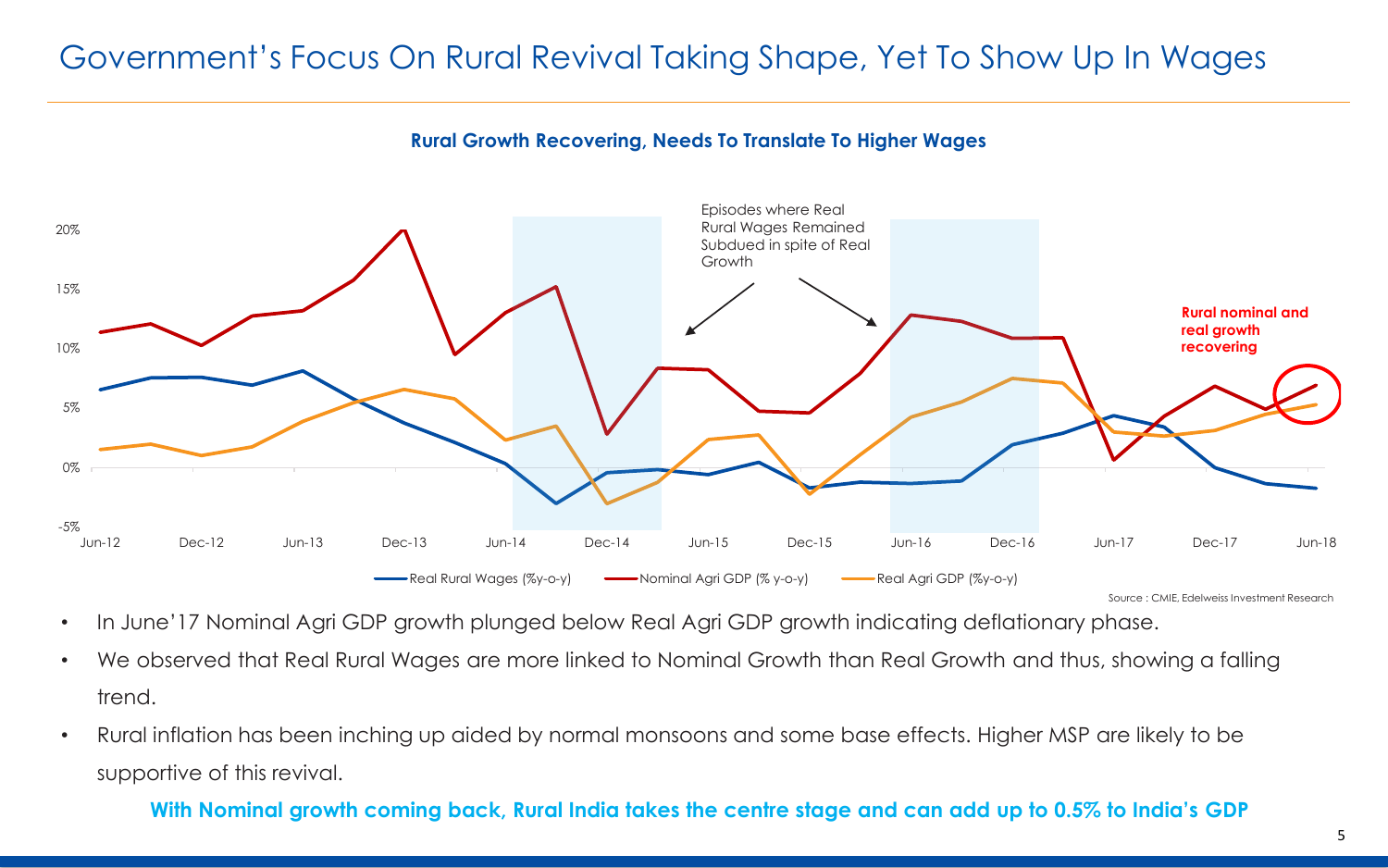## Signs of Stability Visible In High Frequency Data



**Addition to Inventories (%Sales) Climb to a 23 quarter high**

- FMCG Volume Growth of 13% in June quarter is a testimony to increasing rural expenditure. FMCG companies have about 60% sales exposure in rural areas. Other commentaries from cement companies, L&T, NBFC all point out to rising demand in rural areas.
- Domestic Tractor Sales have also witnessed healthy growth reflecting in positive rural sentiment.
- Re-stocking has helped most parts of the economy to come back to normalcy.

**Rural focussed sectors to gain in current rural recovery wave.**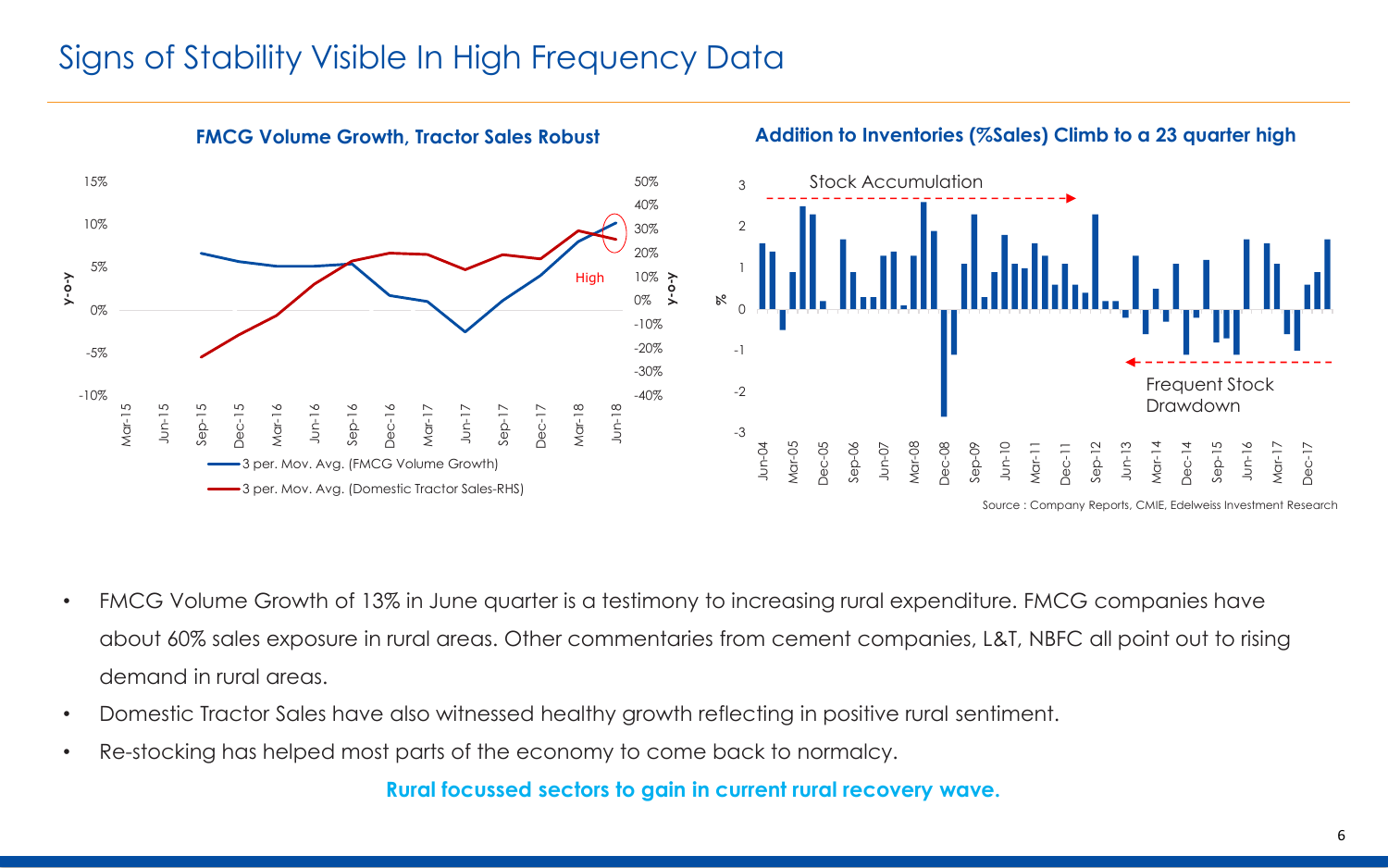#### Capex Recovering From Disruptions; Yet To Become Broad-based



- Capex is aided by domestic demand and government expenditure at present.
- The tentative recovery in the private capex cycle was helped by falling interest rates and easy liquidity, but these two factors are now reversing.
- Weak domestic consumption demand, global overcapacity and negative impact of the goods and services tax (GST) on working capital has kept private capex in check. These factors are yet to reverse and support a capex recovery.

**Private Capex cycle recovery is still tentative, faces headwinds.**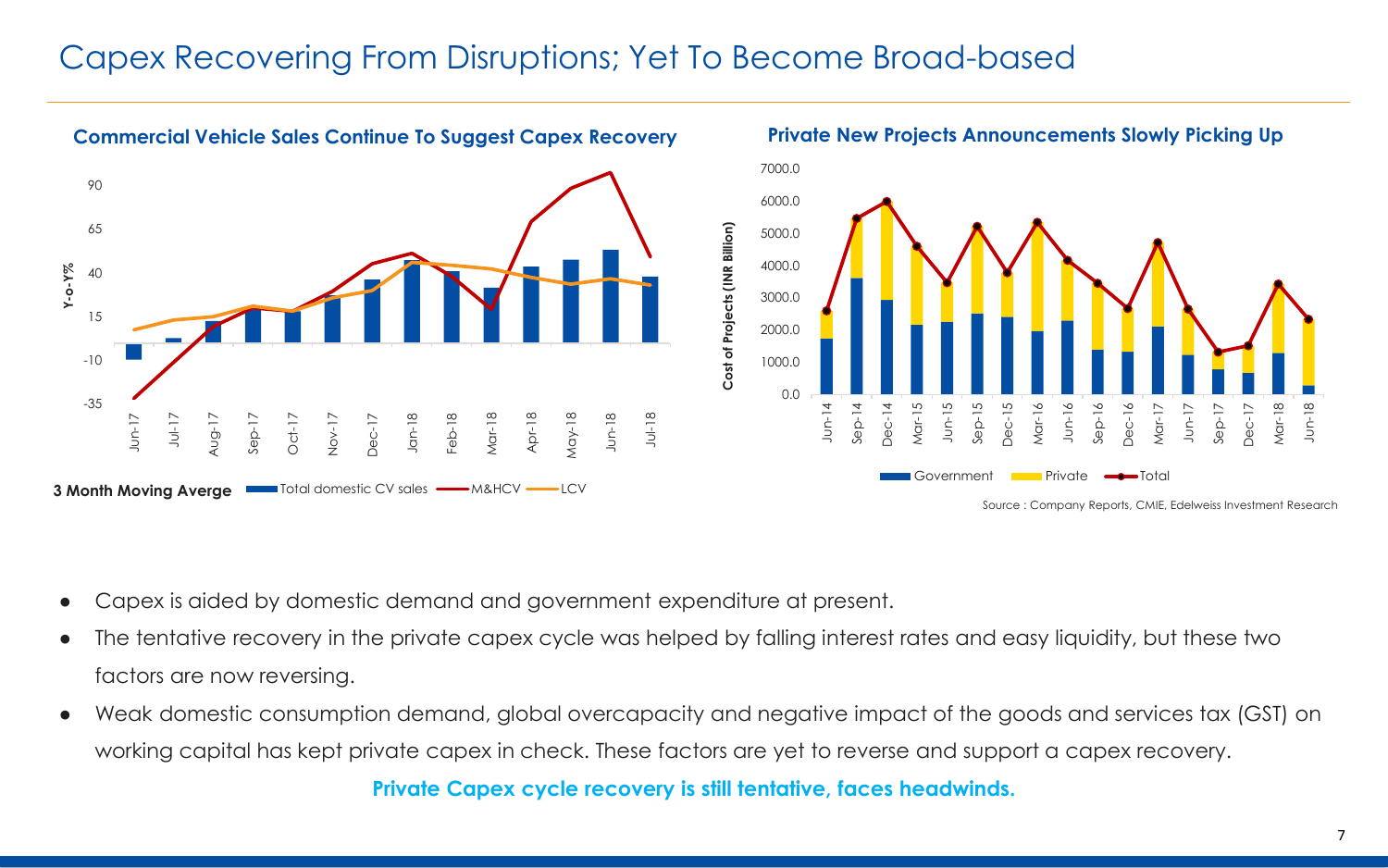## Risk to Growth Normalcy Are Many – Inflation Flare Up Possible



**Headline inflation cools down but core inflation continues to be a worry**

- Headline inflation softened in July on the back of moderating food inflation. Core CPI remains high on back of factors such as HRA impact, rise in input prices and base effects.
- Pass through of oil prices and weaker external position led currency risks aren't yet factored in consensus. Heightened risk from inflation remains a key monitorable as prior cycles have shown.

**Flare up in inflation may justify front-loading of rate hikes by RBI**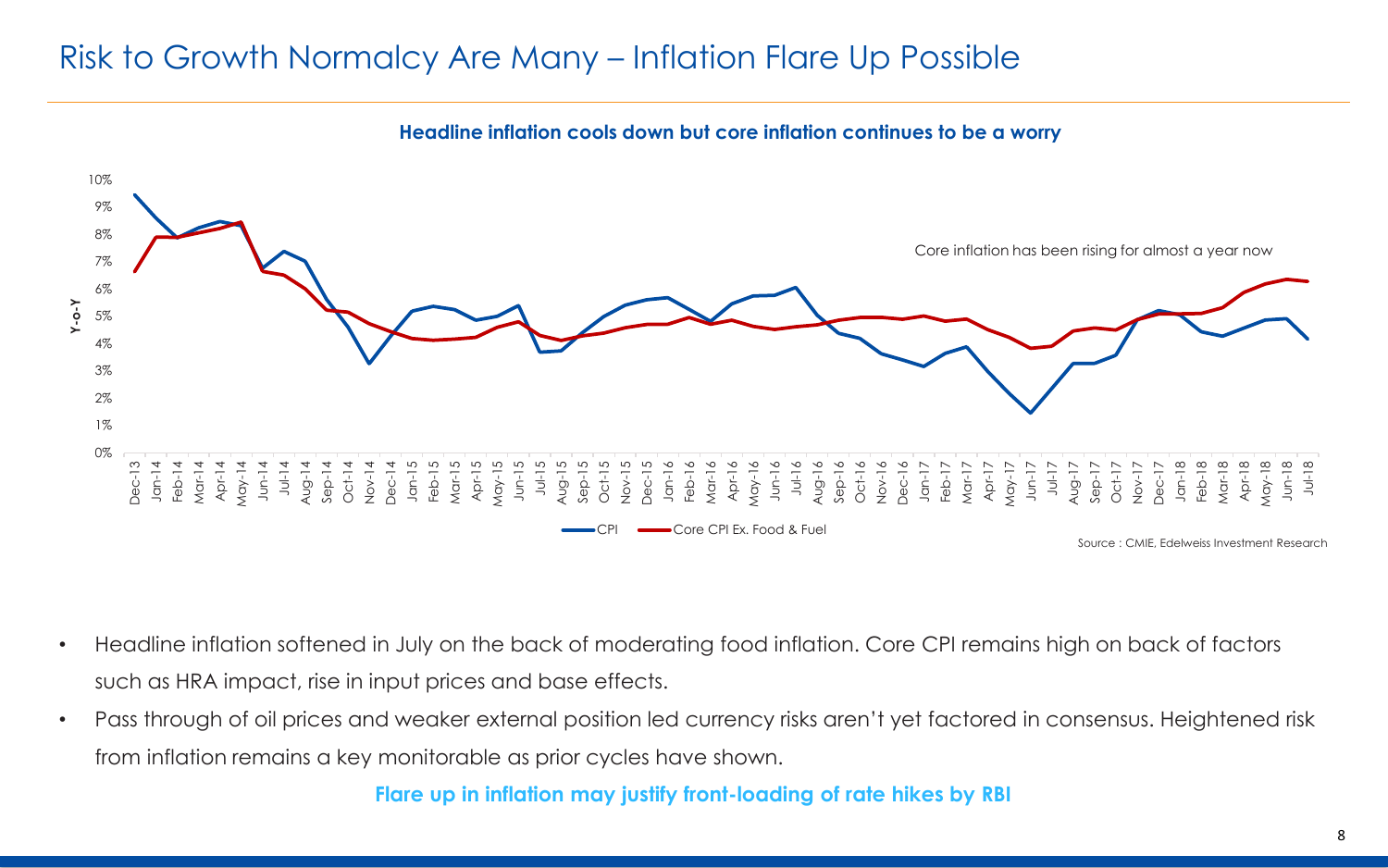## Exports Might Get A Boost Due To Weakening Currency, But No Relief To CAD

**Exports May Gain With Rupee Weakness Deterioration in Trade Balance Leading To Rising CAD**  $-40%$ -20% 0% 20% 40% 60% 80% 30 35 40 45 50 55 60 65 70 Sep-04 Dec-05 Mar-07 Jun-08 Sep-09 Dec-10 Mar-12 Jun-13  $Sep-14$ Dec-15 Mar-17 Jun-18  $-USD/INR$   $\longrightarrow$  Exports (% y-o-y)-RHS -100% -50% 0% 50% 100% 150% 200% 250% 2010-11 2011-12 2012-13 2013-14 2014-15 2015-16 2016-17 2017-18 2018-19 **% chg, YoY for** ■Pol Balance ■Non-Pol Balance ■CAD **Rising oil prices and poor exports growth is leading to deterioration in POL and Non-POL balance thereby impact CAD significantly** Source : CMIE, Edelweiss Investment Research

- India's export growth has been deteriorating. Recent uptick in exports has largely been driven by rising Petroleum and product exports. Non-Pol exports have seen no improvement. India imports have been on a sustained uptick. Pol and Non-Pol imports both have been rising at a faster pace than exports. This has led to a vicious cycle of weakening currency, rising imports.
- India's trade deficit could rise from \$158bn in FY18 to \$189bn in FY19. Current account deficit (CAD) **for FY19 could worsen from \$49bn in FY18 to \$80 bn in FY19**.

**CAD will continue to be under pressure as imports have been growing faster than exports. Thus, benefit of depreciating currency will take a while to play out.**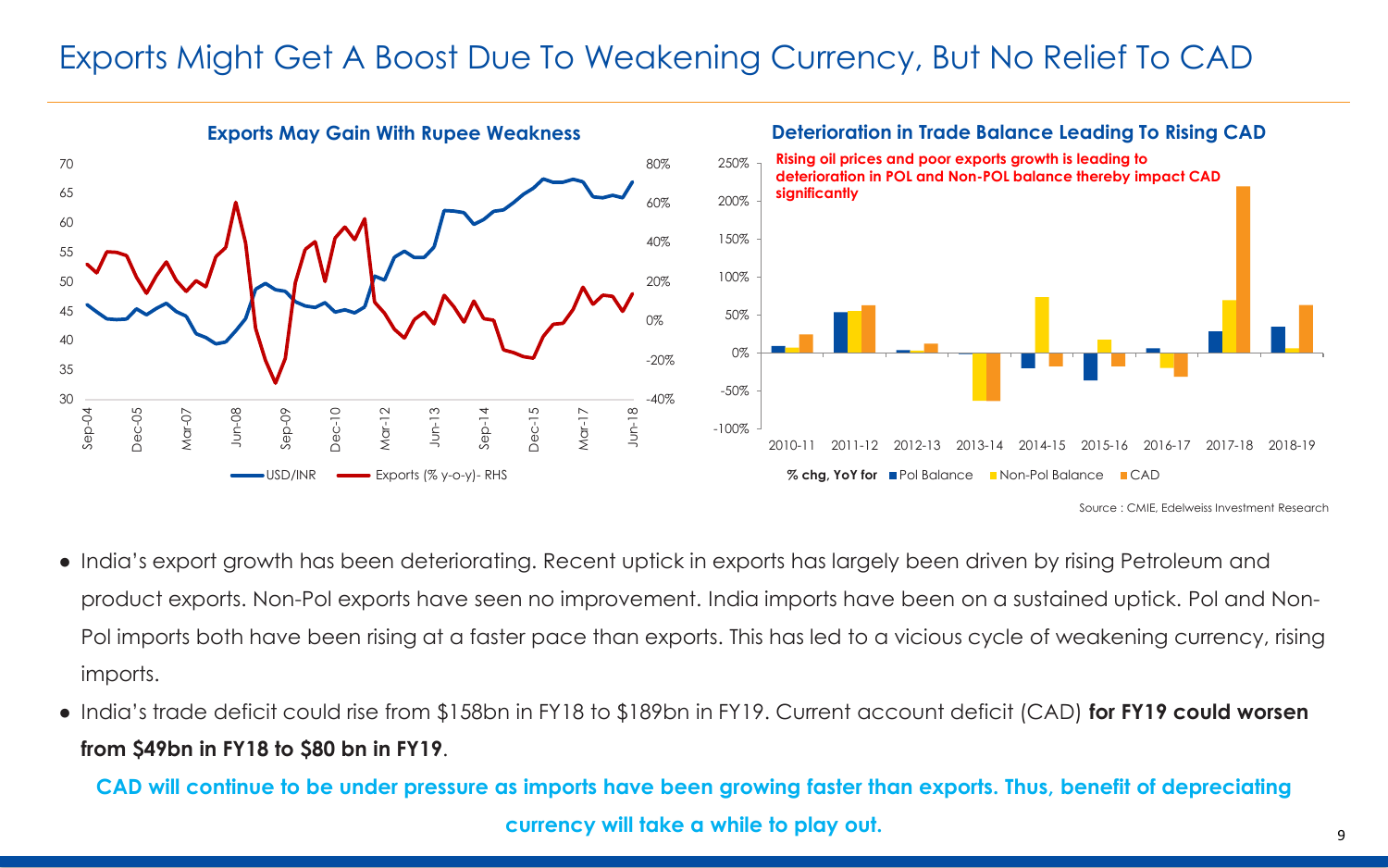#### Indian Rupee On A Slippery Slope, May Depreciate Further





Source : Bloomberg, NSDL,BIS, Edelweiss Investment Research

- FPI Outflows, high CAD and trade deficit has led to weakness in currency. Despite RBI's intervention, rupee has been under pressure.
- In line with other emerging market currencies Indian Rupee is likely to weaken further. Though Indian macros are relatively better than its EM peers but it is sufficiently reflected in its outperformance over the last 5 years.

#### **We believe high REER and other macro factors could drive USD/INR to further new lows in FY19**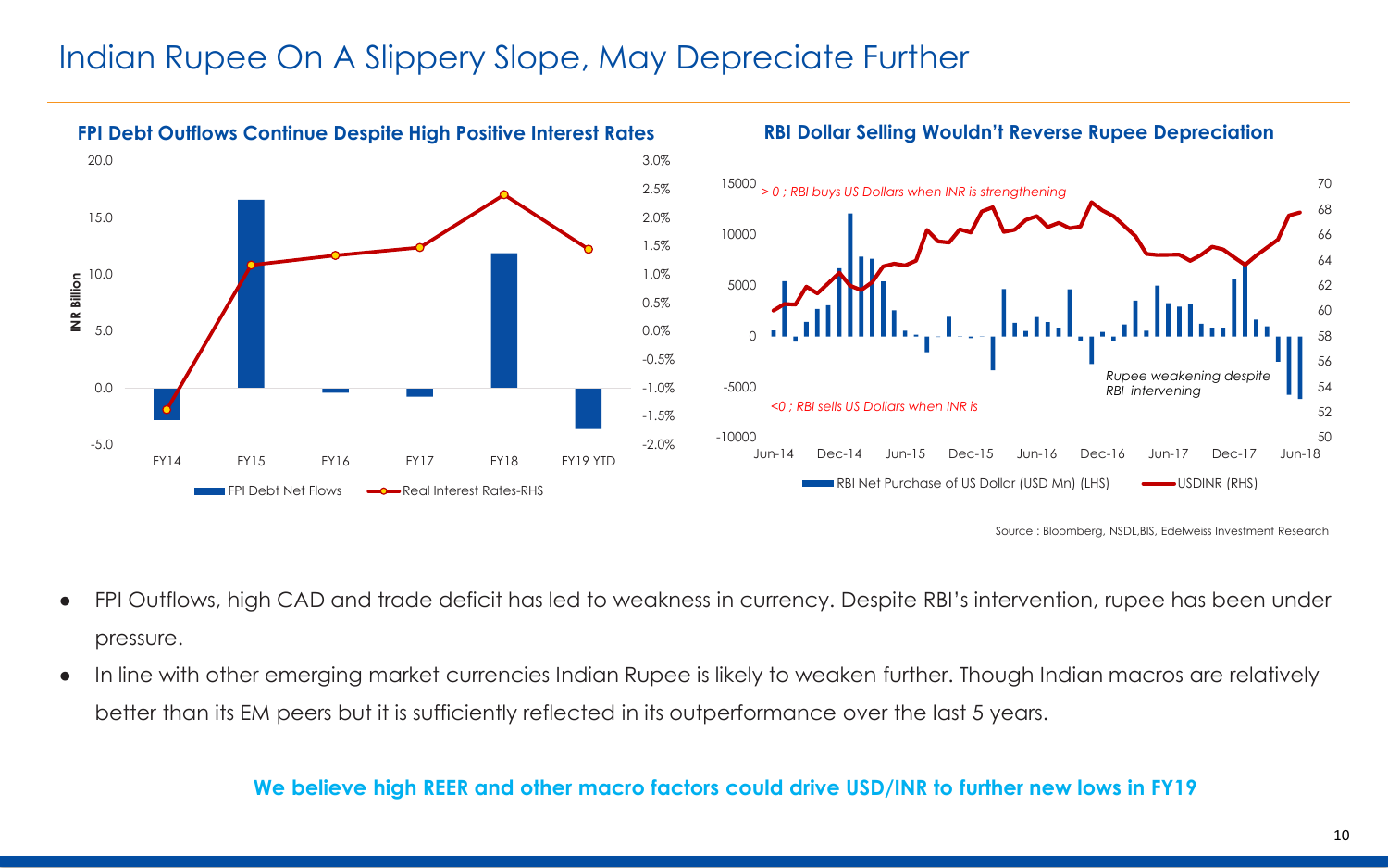#### Macro Troubles And EM Rate Hikes To Keep RBI Hawkish



- Headline Inflation and core inflation had been drifting away from RBI's medium term target of 4%.
- As a result, the central bank front-loaded its rate hike cycle with 2 back to back rate hikes of 25 basis points each, after 2 years of rate cuts.
- Bond markets are already indicating higher interest rates. Heavy government borrowing calendar, worsening CAD and rising inflationary trend may fuel further rate hikes.
- Most central banks across the globe are reverting to rate hikes in 2018. More so in the emerging markets with currencies plunging to decade lows.

#### **High interest rates would continue and would be a spoiler for nascent recovery in capital intensive sectors.**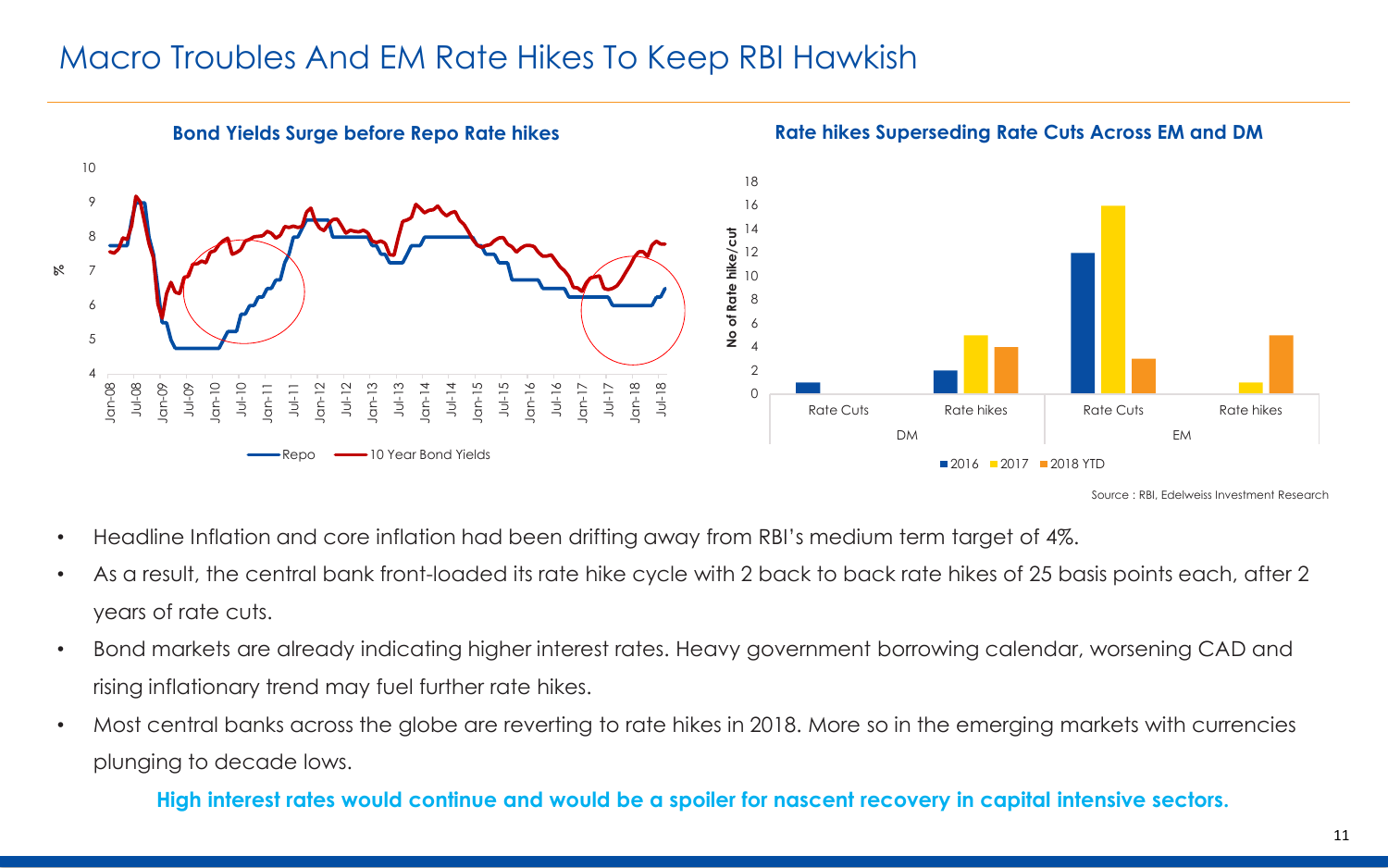## Fiscal Conditions, Government Borrowing To Lead Rates Higher



#### **GST Collections Yet to hit the 1 trillion mark Govt Borrowing In Rest of FY19 To Keep Bond Yields Higher**



Source : RBI, Bloomberg, Edelweiss Investment Research

- GST collections have yet not hit the 1 trillion mark on a sustainable basis. The budgeted GST revenues assumes a steep 23% hike, which seems ambitious and difficult to achieve at current run rate of FY19.
- Moreover, when Government announced its borrowing calendar for H1 FY19 of INR 2.8 trillion which was less compared to previous years. Government anticipated higher receipts from Small Savings to support lesser borrowing. Recent rate hikes have led banks to increase FD rates while Small Savings Rates remain unchanged.
- The rest of FY19 has a heavy borrowing calendar. The borrowing in FY19 YTD has been significantly lower than that of FY18 and previous years.

#### **Market Borrowing Calendar is likely to remain elevated in H2 FY19.**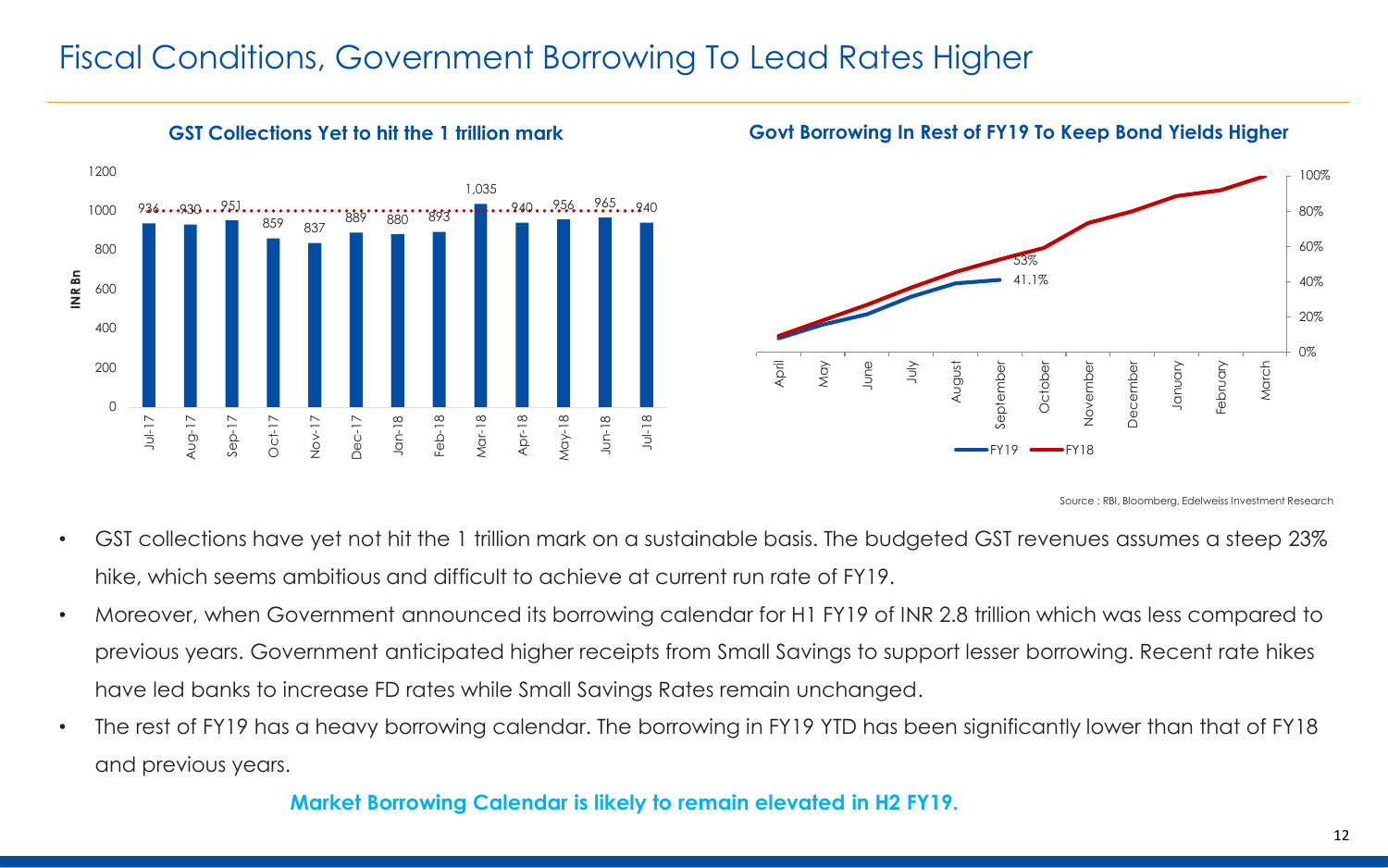## Government Support & Rural Revival Key, Headwinds Abound

- Economic growth is back to normalcy as effects of disruptions have tapered.
- A number of headwinds are intensifying
	- India external positions is deteriorating on back of rising trade deficit and thereby widening current account deficit.
	- Weak external position has contributed to a weakening of Indian Rupee. With core inflation still at elevated levels the threat of imported inflation is leading to weakening terms of trade. This would keep foreign investors away for a while contributing to external position stress.
	- RBI has raised rates twice this year. Heavy government borrowing calendar and tight fiscal positions would keep interest rates higher as inflation rises.
	- Earnings growth has been tepid and earnings are already facing downgrades and consensus estimates are being reduced, just like the previous years.
	- Global economy isn't in a synchronous growth phase like 2016 and 2017. The US economy especially is indicating 'Late Cycle' dynamics suggesting that present conditions are difficult to be replicated in the near future.

#### **Risks to economy growth and markets are significant and may keep equity markets under pressure for the next few quarters.**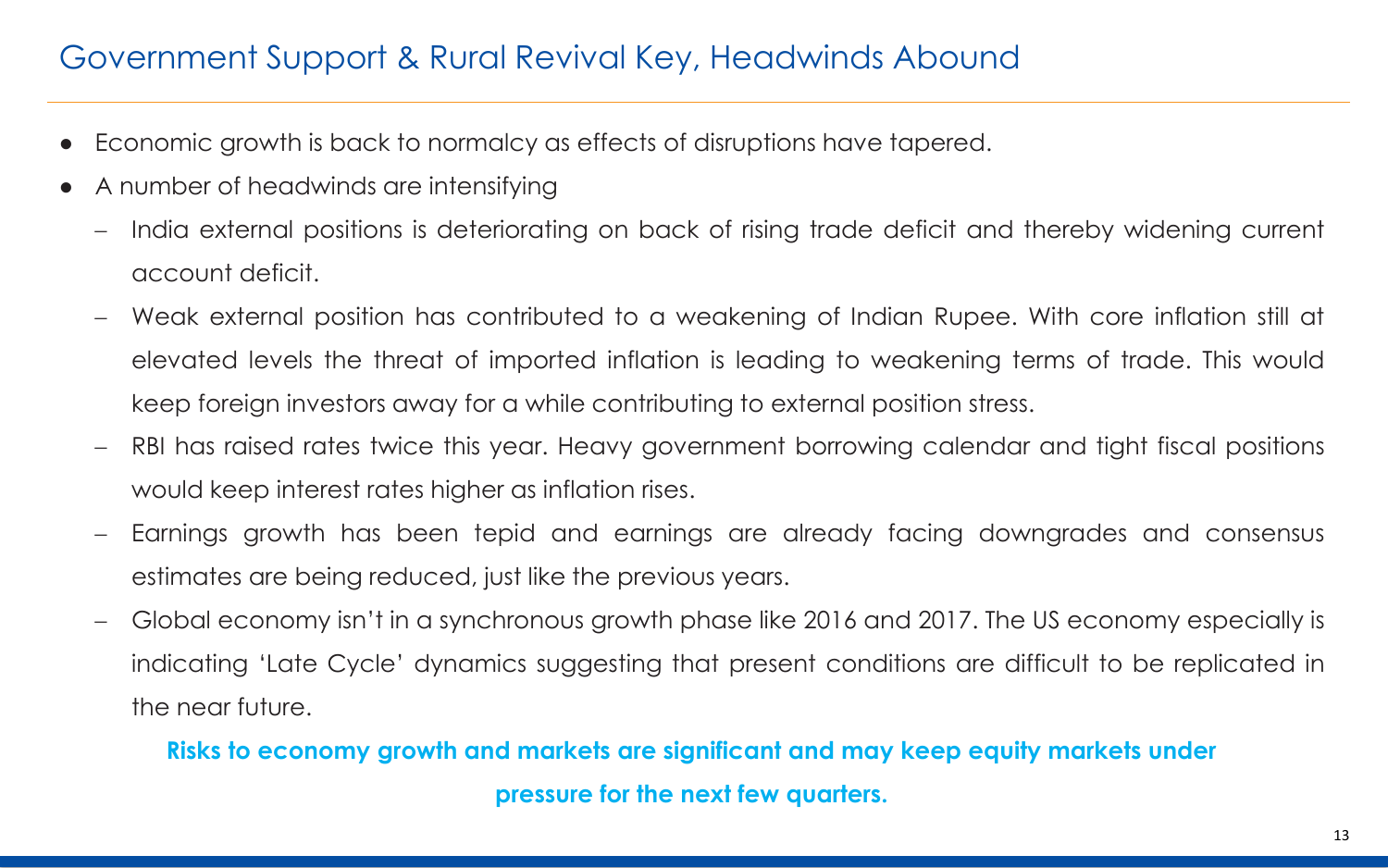# **Global Macro – Reality May Be More Disappointing Than It Appears**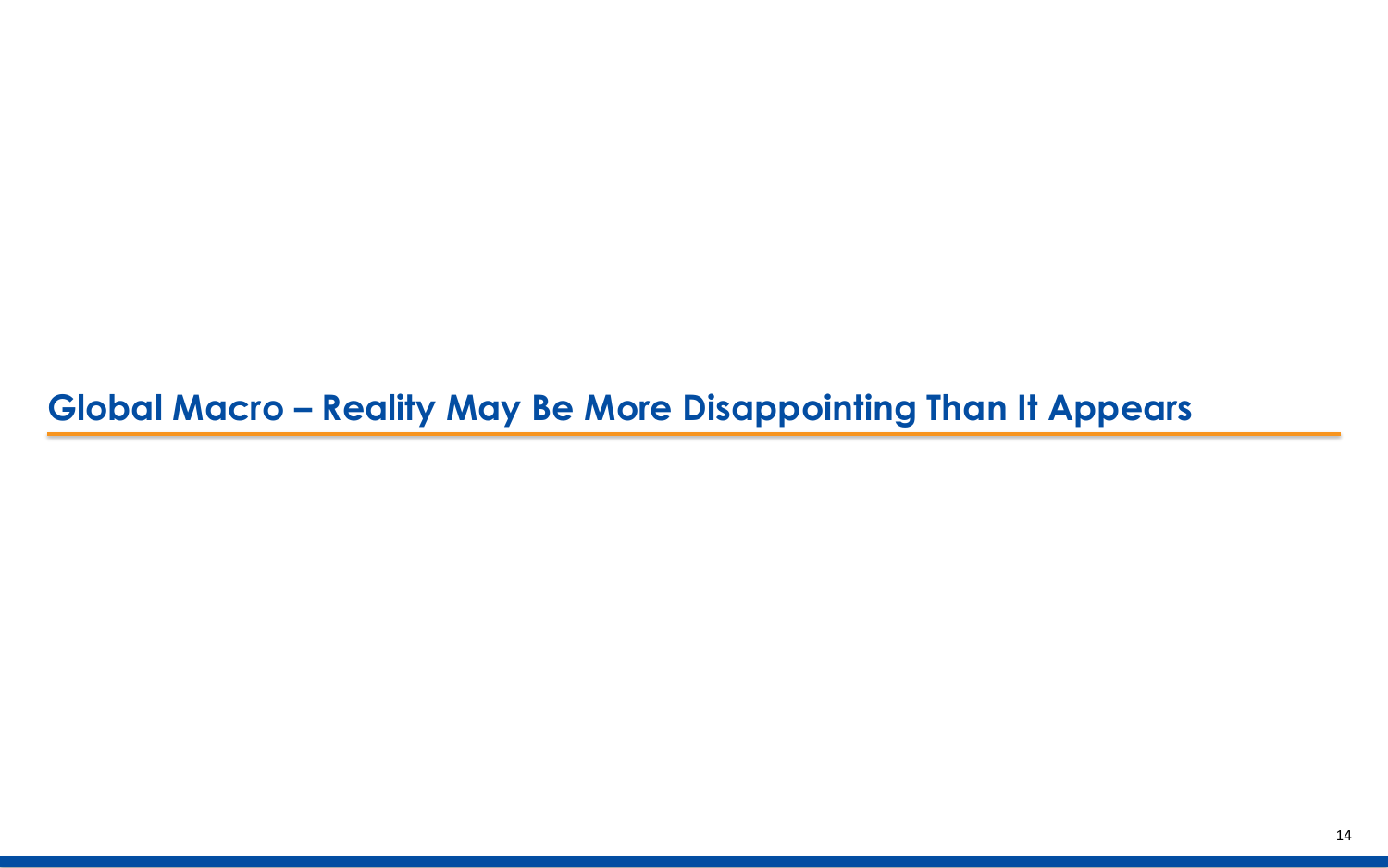## Present Conditions Too Hot To Continue?

- Global economy which was witnessing a synchronous growth in 2016 and 2017 has seen many countries fall behind.
- Growth in Emerging economies, commodity exports and Western Europe has slowed while US continues to grow and record pace.
- The sugar rush of 'US Tax Cuts and Jobs' act is likely to fade as the year progresses and the base effect will become a difficult to surmount challenge in 2019. Earnings growth of Q1 CY18 and Q2 CY18 at 25% and 21% for S&P 500 would likely fall to low single digits leading to a de-rating of multiples.
- Pre-tax earnings growth in US has been a meagre 0.2% as per the latest data indicating only tax cuts driven gains.
- US economic cycle is in late cycle. The US is already in the second longest economic expansion since WWII. This is **reflected in tight labour market and rising inflation as well.**
- However rising costs are not seeing a corresponding rise in wages. Average hourly earnings in US (adjusted for inflation) is completely flat indicating early stagflation dynamics.
- Consumer expectation also indicate softer growth trajectory in the future. Historically a gap between present conditions and future expectations have been indicating the same.
- US Fed tightening and US treasury borrowing (~\$850bn in 2018 combined) is likely to lead to a US Dollar liquidity squeeze. Few EMs have already been hit hard, others may face similar fate ahead. Trade wars will further aggravate this situation.
- In conclusion, the global landscape continues to remain troublesome and can be a source of negativity going ahead.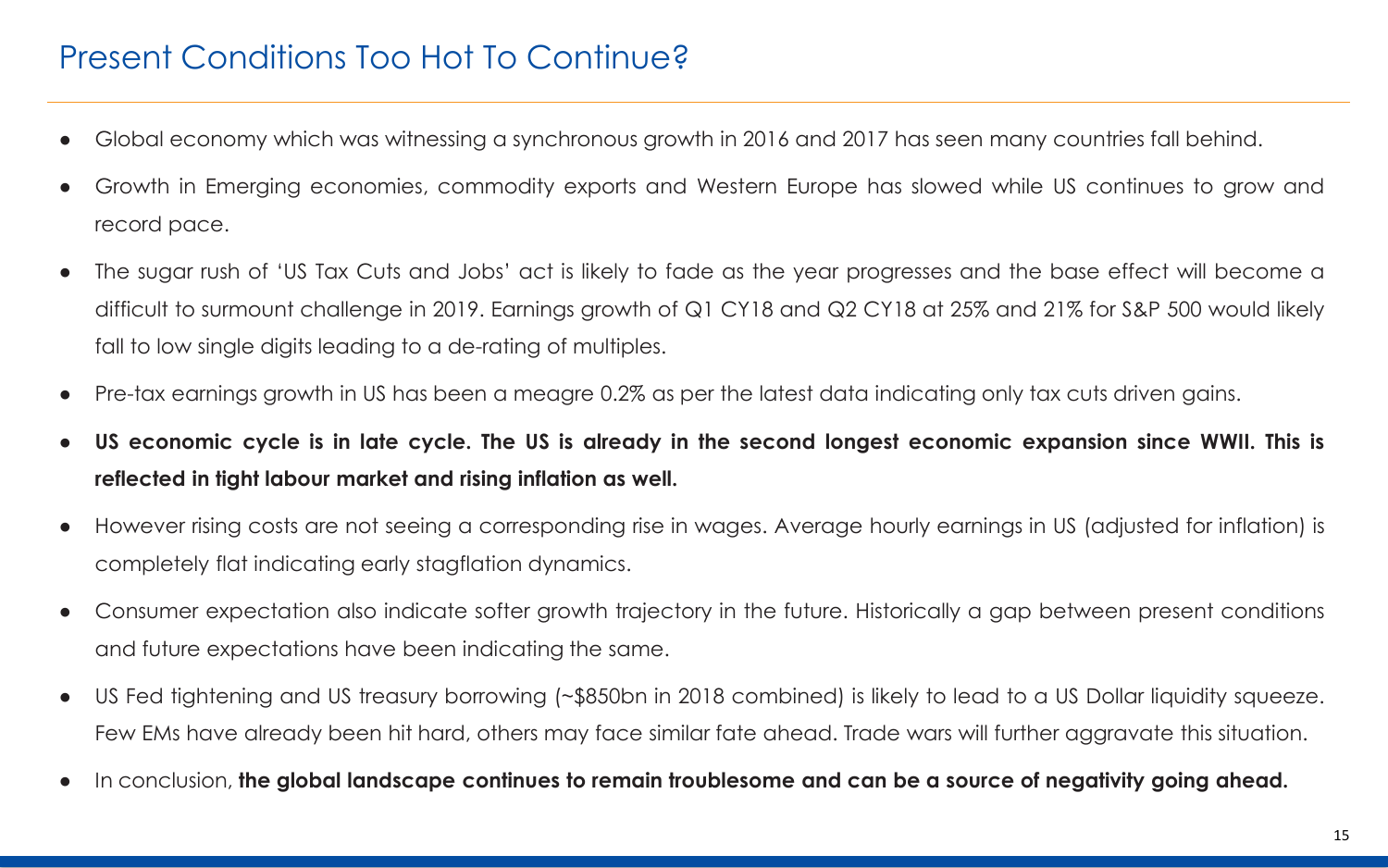### Economic Growth Likely To Fall Off After Sugar Rush Of US Tax Cuts



- Global economic growth rebounded in 2016 and has been going strong since. The outlook for 2019 doesn't look as rosy though
- Slowing global trade impacted by trade negotiations, falling commodity prices, tightening Dollar liquidity and an end to the tax cuts sugar rush in US could potentially slow the global economy.

**In other words, 2018 might be "As Good As it Gets" for major economies and the growth might moderate from here on**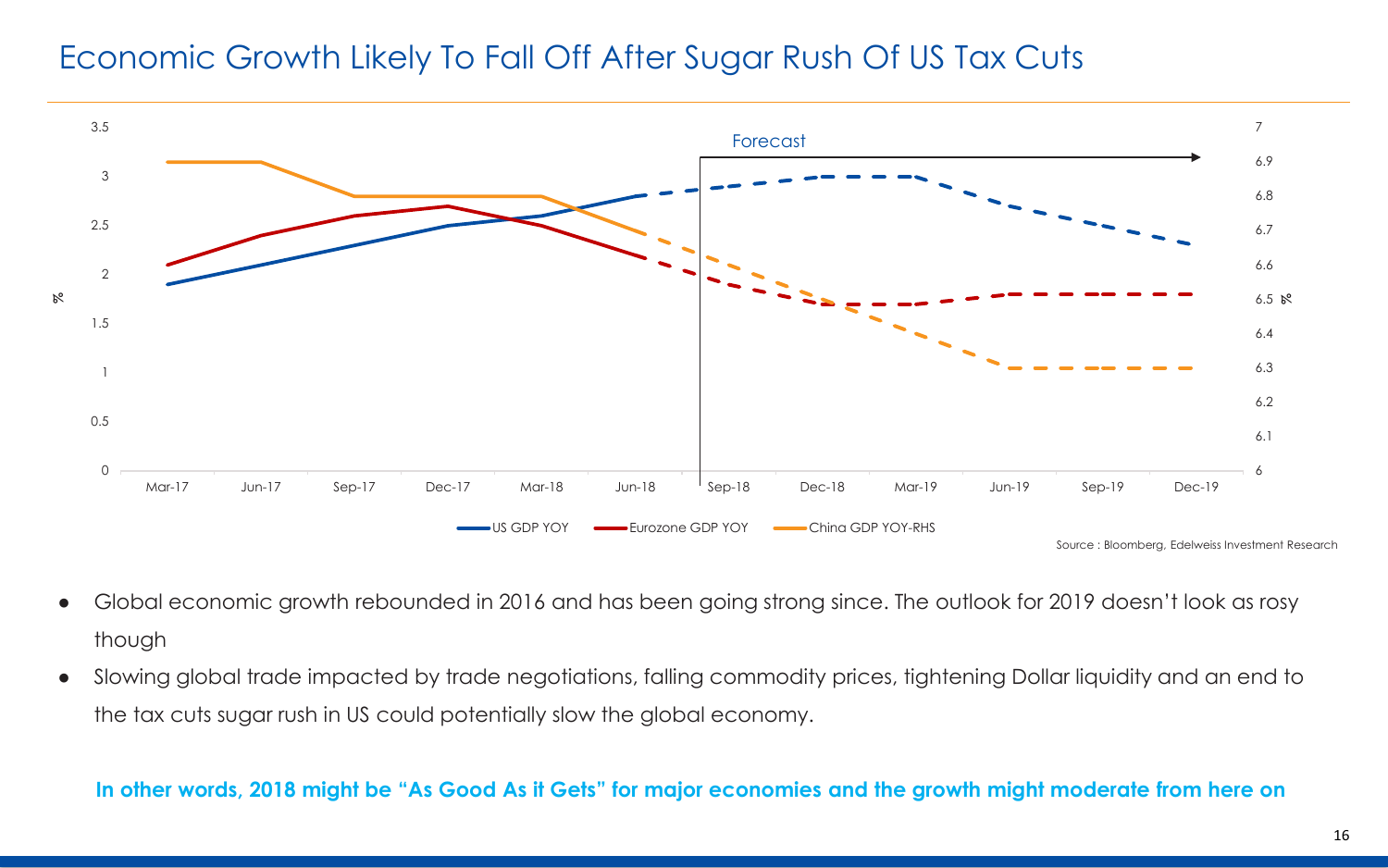### Global Trade Starts Showing Initial Signs Of Pressure



- Global Trade growth, a proxy for global growth, is decelerating on the back of increased trade tensions globally.
- South Korean exports have historically been a good proxy for economic growth trends and even earnings cycles especially for EMs. Despite the latest uptick in numbers, outlook for exports from South Korea is seriously threatened by the US-China trade conflict, China being a major buyer of South Korean intermediate goods.

**Global trade tailwinds are not as strong as they were and are in fact threatened by recent trade skirmishes.**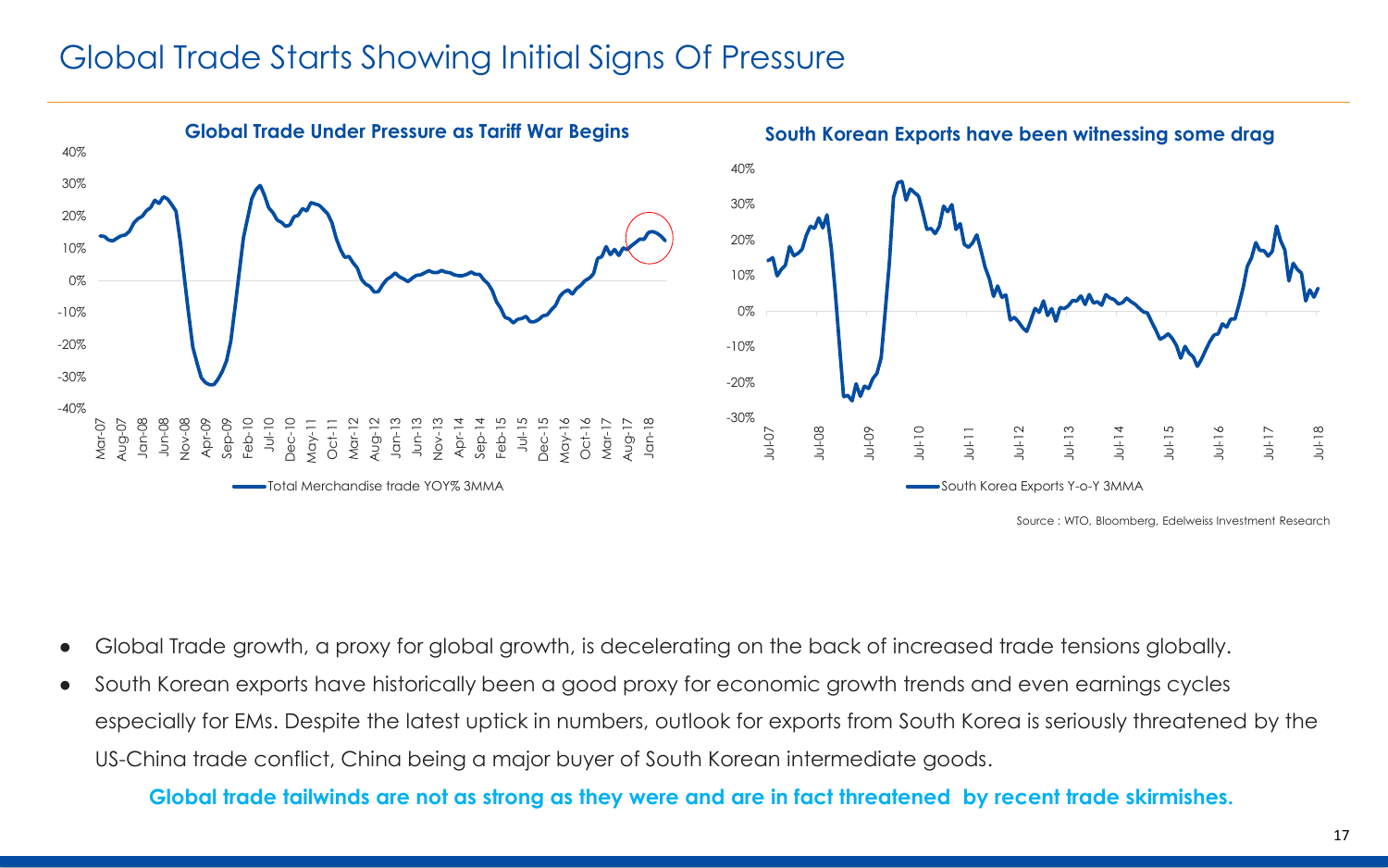## US The Driver Of Global Growth Is In Late Cycle



- US economy has expanded for 109 straight months. Economic expansions grow old and this cycle is already quite old.
- US unemployment hit its lowest level since 1970's in May'18 when it printed a rate of 3.8%. Interestingly whenever the unemployment rate rises above its 12 month moving average(MMA) it is followed by a recessionary phase. Currently the 12MMA is at 4.05% and the unemployment rate is at 3.9%.
- The Fed's measure of a Non Accelerating Inflation Rate of Unemployment (NAIRU) is at 4.5%, which means a rise in unemployment towards Fed's measure could be enough to indicate slower growth in future.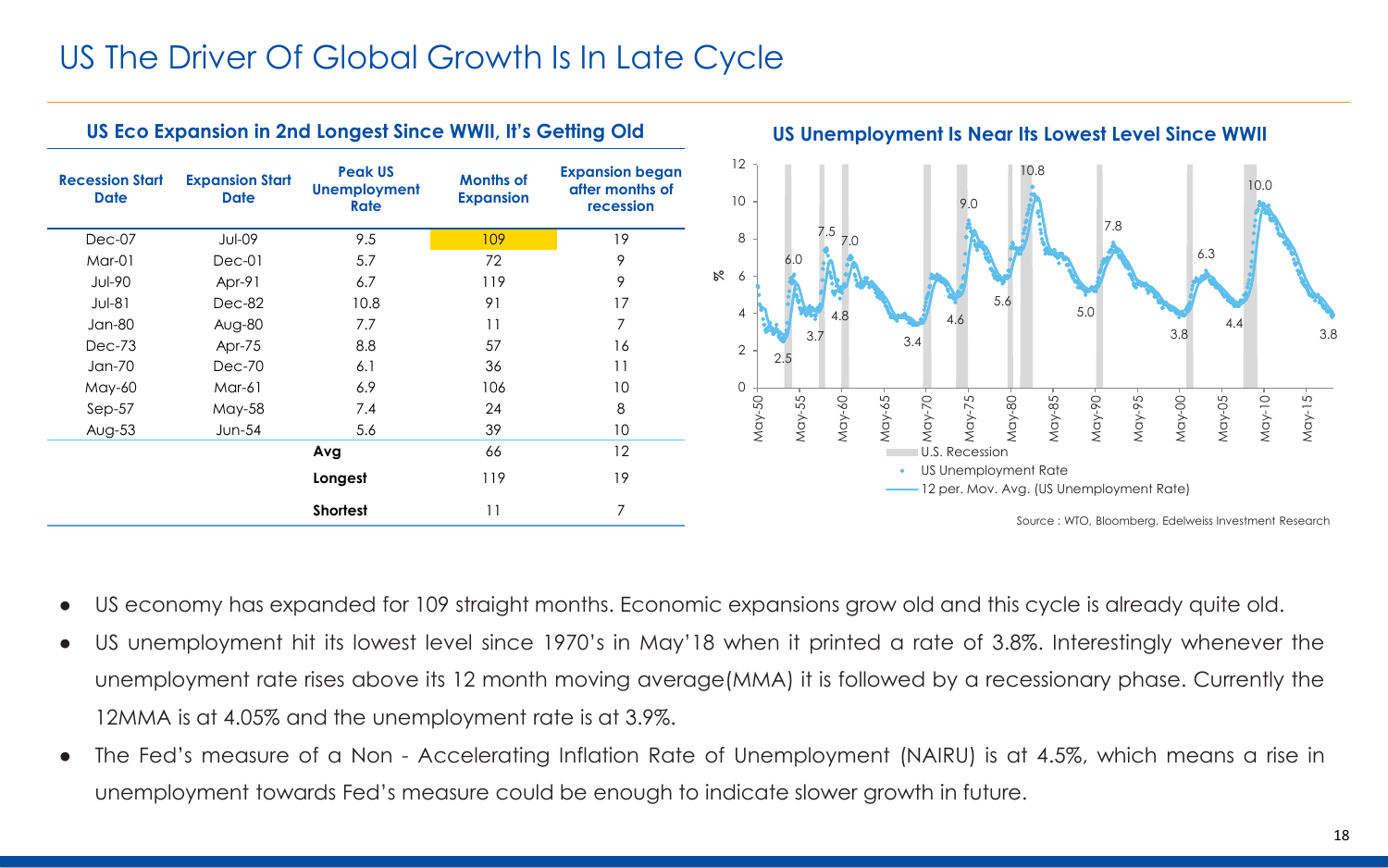## US Inflation Inching Up At A Faster Pace

![](_page_18_Figure_1.jpeg)

- US Inflation which was below 2% target for quite some time has been inching up steadily. This is majorly because of rising fuel prices and housing prices.
- Housing constitutes about 41% of their CPI Index. Also, businesses are passing higher costs to the consumers.
- Recent inflation numbers support two more rate hikes by Fed this year.

#### **Though Fed in its commentary has advocated for a "symmetric" approach towards inflation, we believe the pace of**

**hikes may fasten if this trend continues,**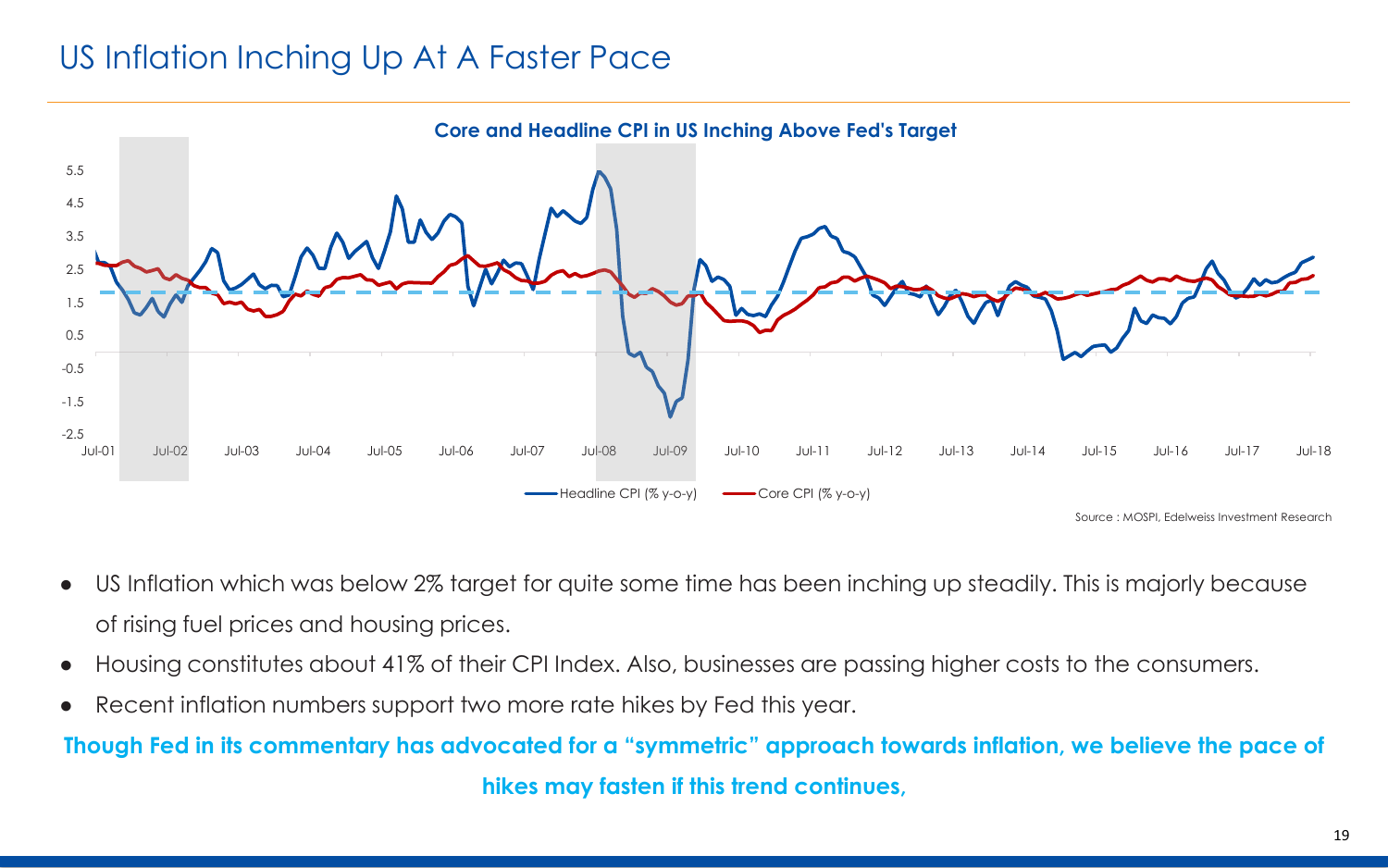## Wage Growth Not Compensating For Price Rise in US, Typical Late Cycle Dynamics

![](_page_19_Figure_1.jpeg)

- Stagflation is when prices of goods and services rise beating the growth in wages. Many US corporations have begun to pass on price hikes for the first time in this cycle.
- Wage growth in US remains stagnant at best with average hourly earnings falling below the water mark in July'18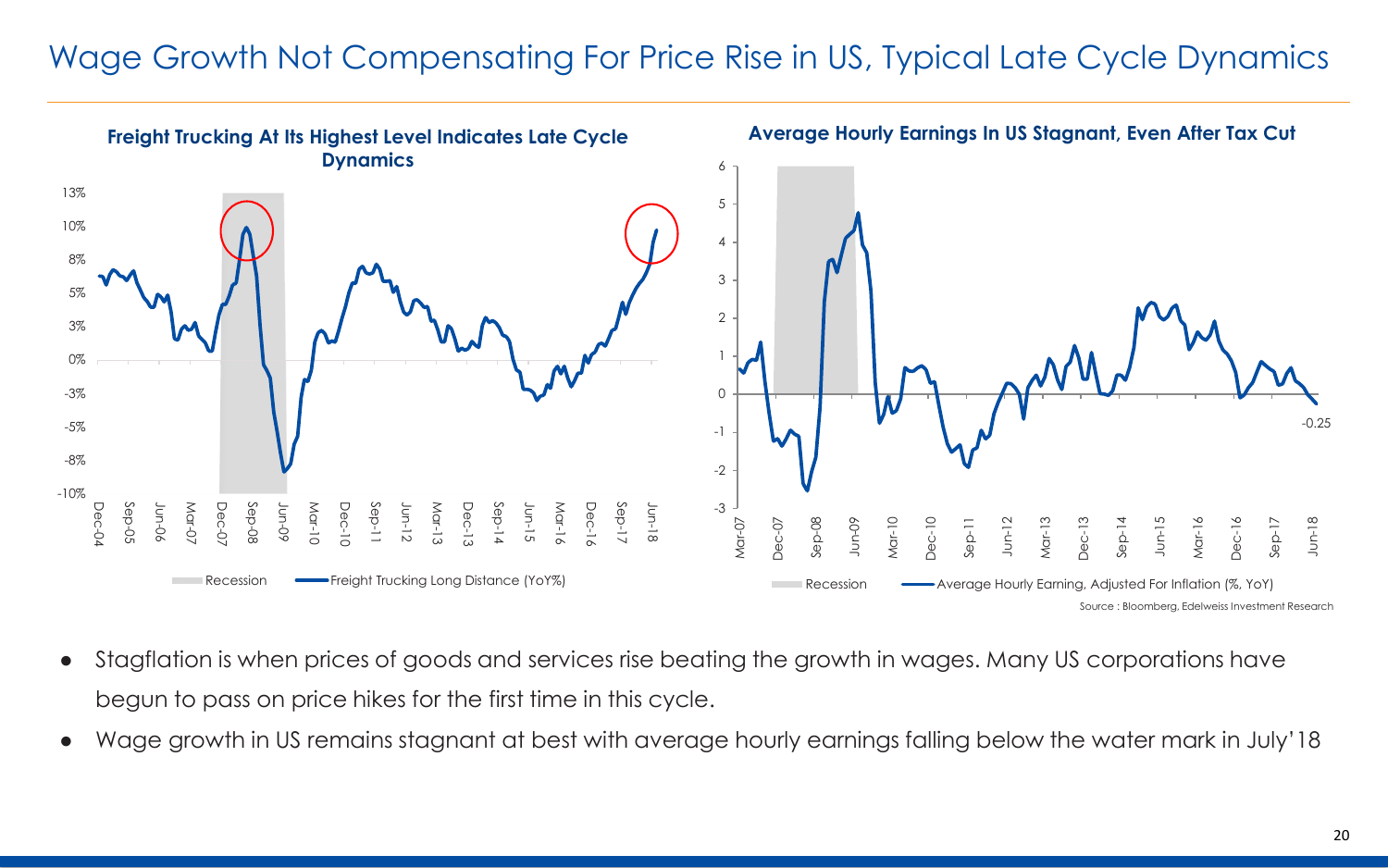## Can US Earnings Growth Last Beyond The Tax Cut 'High'?

![](_page_20_Figure_1.jpeg)

- US Corporate profits (without IVA and CCAdj) seem to have set off on a rising trend in their cycle. However, the widening gap between after-tax profits with before-tax profits reveals the reason behind the recent uptrend.
- Rising profitability has mainly been fuelled by the trump administration's huge corporate tax cuts. US Corporate tax expenses plunged 33% Y-o-Y in the recent period, and the federal government has had to tap the public debt market to fund them.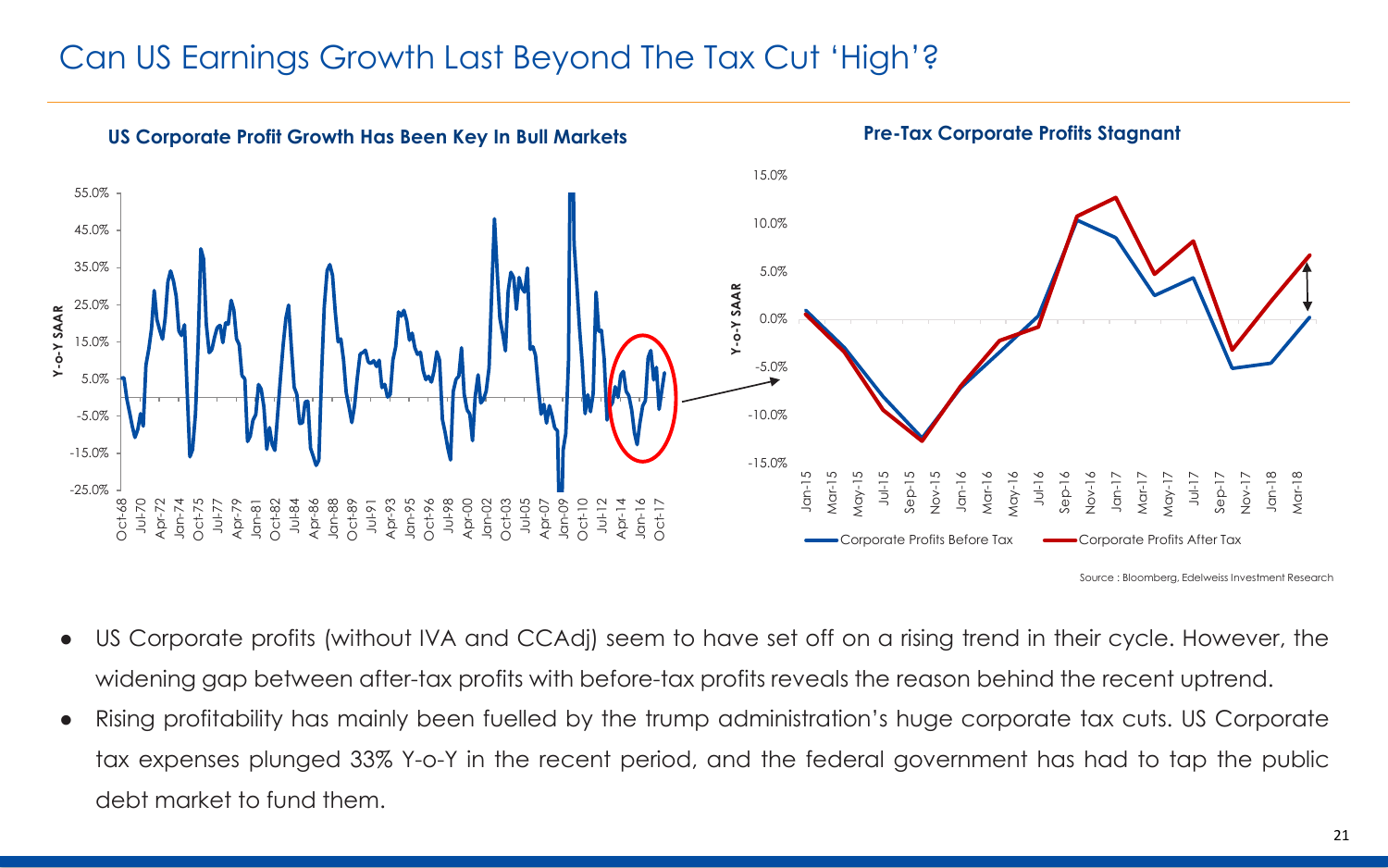## Future Expectations Are Nothing Like The Present

![](_page_21_Figure_1.jpeg)

![](_page_21_Figure_2.jpeg)

**Future expectations are not as good as the present. In some sense the US economy with its tax cut fuelled sugar high and robust stock earnings growth would find is difficult to repeat this performance in next few quarters.**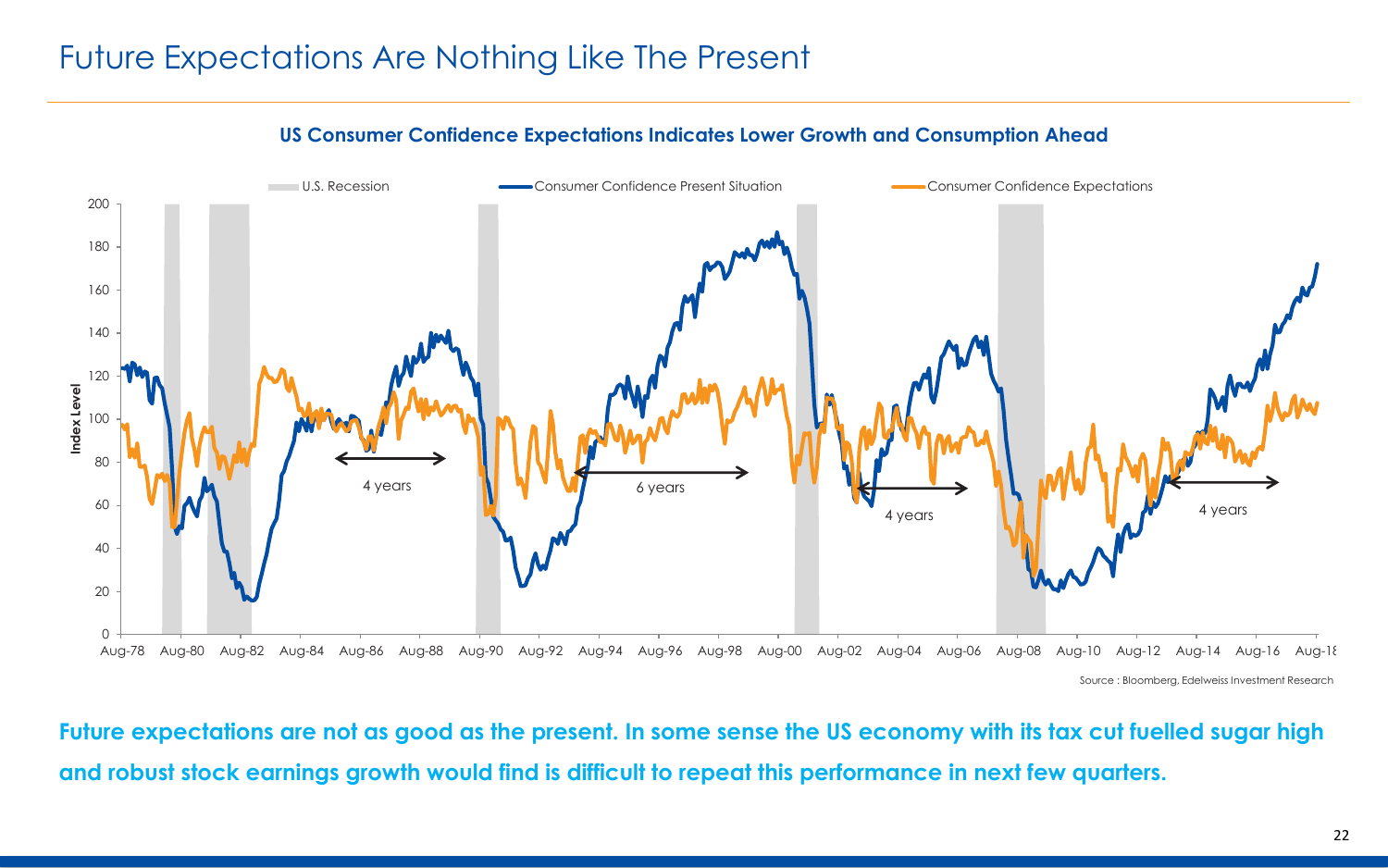## US Bond Markets Not As Optimistic As Stock Markets

![](_page_22_Figure_1.jpeg)

Source : Bloomberg, Edelweiss Investment Research

- The inversion of the Treasury yield curve has historically been an indicator of recession. As the yield curve continues to flatten out in recent months, an oncoming inversion may be on the horizon.
- As the FOMC still maintains a plan to gradually hike the federal funds rate, the bond market stands in some contrast and lacks enthusiasm about growth.

**Yield curve inversion not only indicates a slower growth ahead it also effects the profitability of the financial sector.**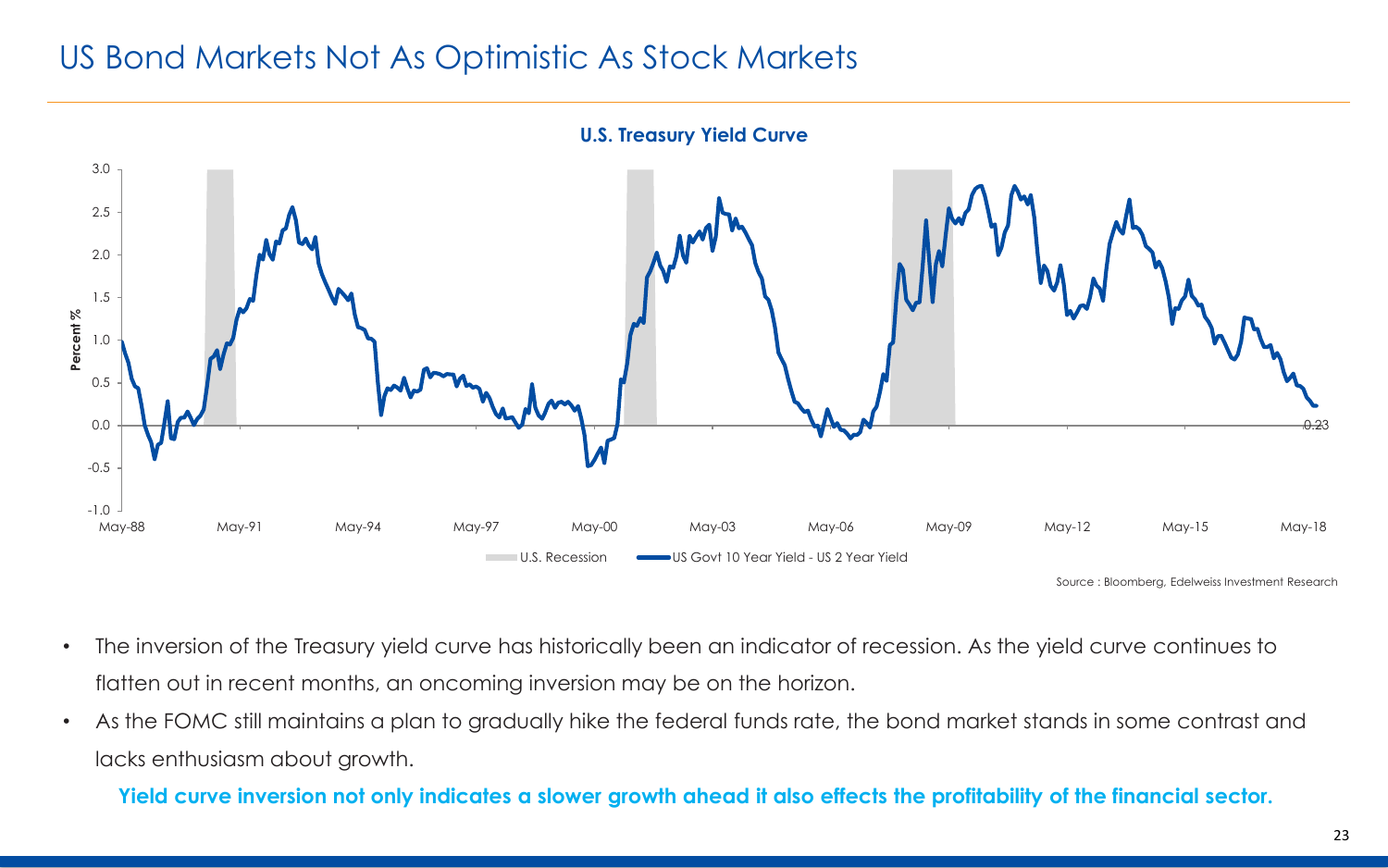#### Fed QE Turns Into QT, Weak EM Hit By Dollar Liquidity Vortex

![](_page_23_Figure_1.jpeg)

**Fed Quantitative Tightening Removing Nearly \$500bn / Year**

#### **EMs With Poor External Position Face Currency Crises**

![](_page_23_Figure_3.jpeg)

**Note: QE/QT represents net change in Fed's balance sheet and not the actual QE figures due to varying timelines**

Source : Bloomberg, Edelweiss Investment Research

- The Fed is going to unwind ~\$420bn of its balance sheet in 2018. In addition the US treasury is borrowing nearly \$430bn over and above its 2017 borrowing. This reduces nearly \$850bn of liquidity.
- The initial signs of Dollar liquidity troubles became apparent when Argentina suffered massive outflows earlier this year. Turkey is the latest victim of deterioration in financial conditions.

**Historically EM problems are seldom isolated. As dollar liquidity reduces many more 'weak' EMs may come under stress.**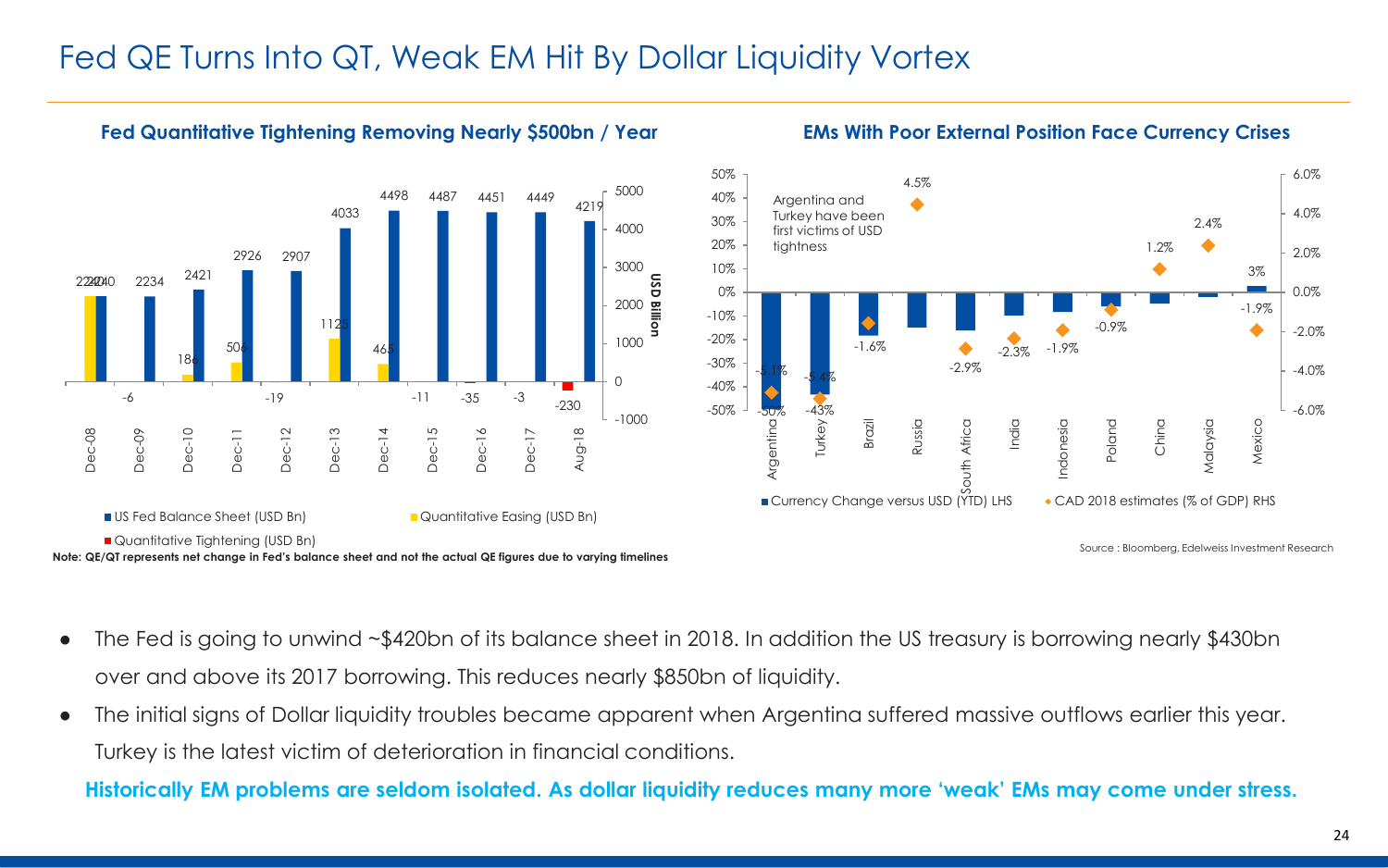#### Trade Uncertainty Adding To Woes

![](_page_24_Figure_1.jpeg)

Source : Markit Economics Bloomberg, Edelweiss Investment Research

- Global Manufacturing is decelerating amidst escalating trade tensions, Oil geopolitics and currency volatility threatening exports.
- Domestic demand conditions haven't propped up enough to offset such pressures. Advanced economies including US and Europe are doing slightly better than the emerging market economies in this respect.
- Uncertainties has led to firms opting for wait and watch mode.

**Trade War can loom on investment and manufacturing decisions of firms as reflected in slowing PMI**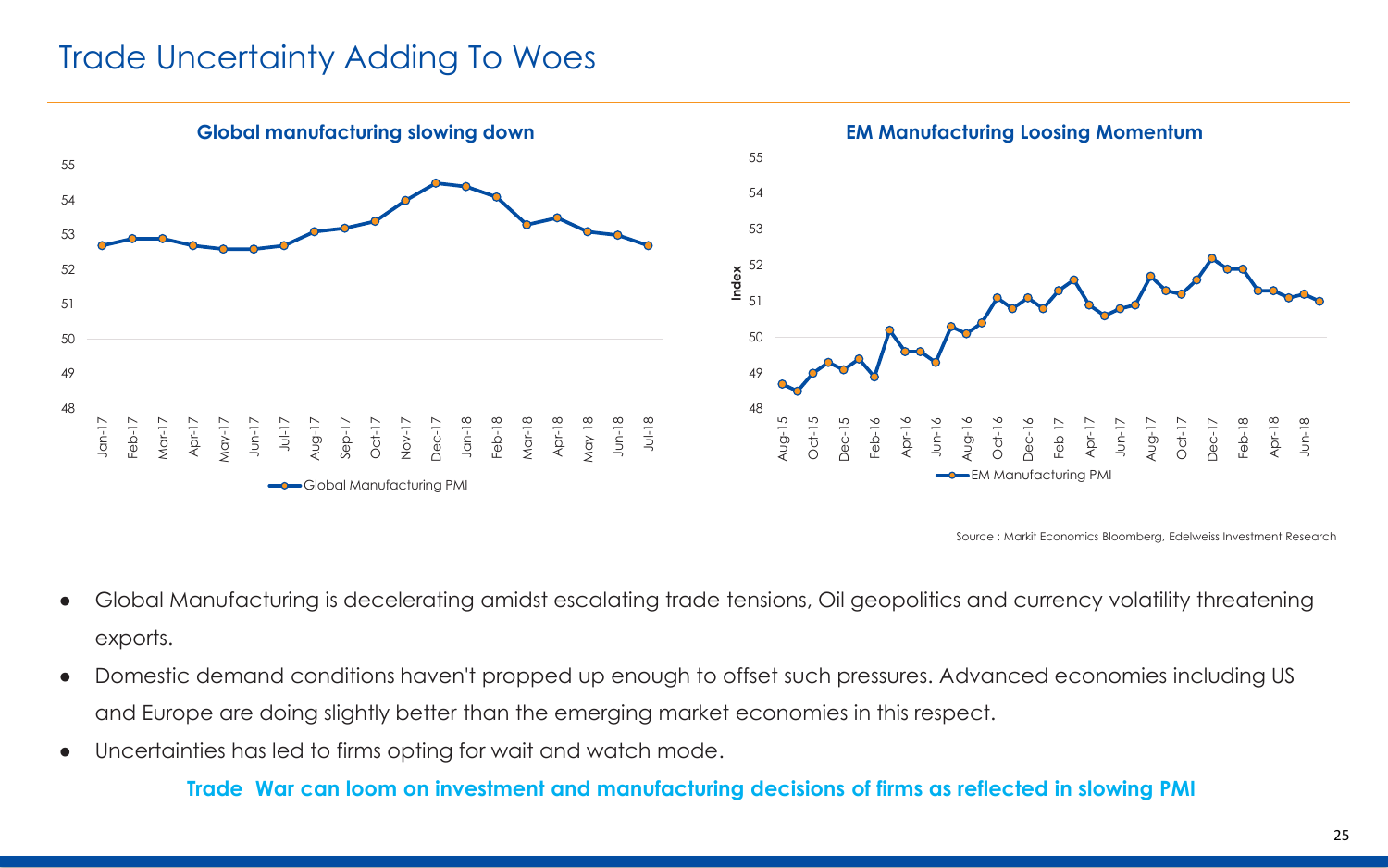## Eurozone : Good But Deteriorating, Breaking Synchronous Growth

![](_page_25_Figure_1.jpeg)

Source : Edelweiss Investment Research

- Eurozone witnessed simultaneous increase in all its economic parameter from 2016 apart from inflation.
- Retail Sales continue to be strong, but high frequency indicators related to investments like industrial production, business climate and manufacturing orders have seen some weakness since Q2, 2018.

#### **Investment concerns aside, we believe that pent up demand and relatively loose monetary policy should aid Eurozone to grow decently, if not great.**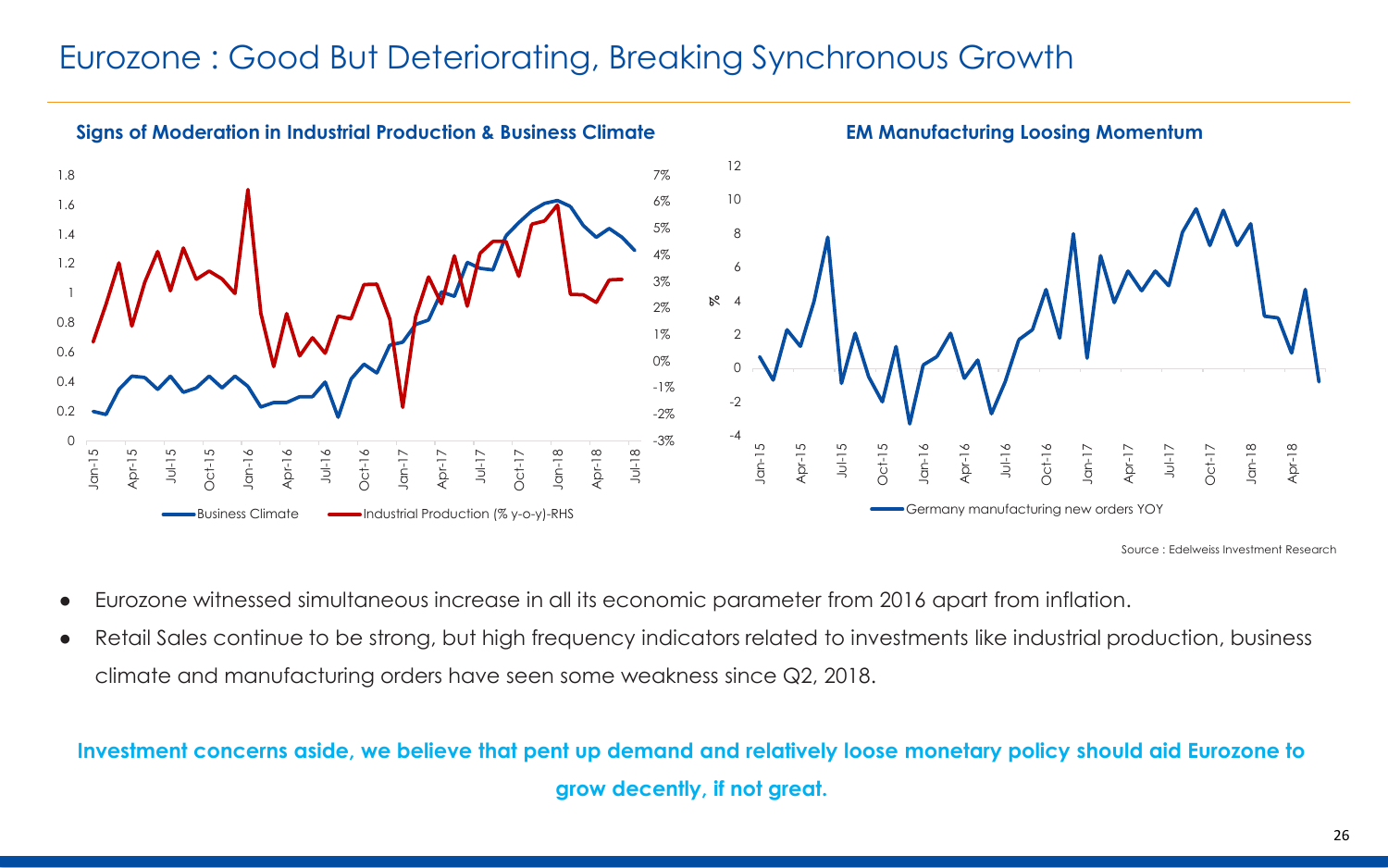# **Indian Markets: Earnings Recovery Crucial, Valuations A Concern**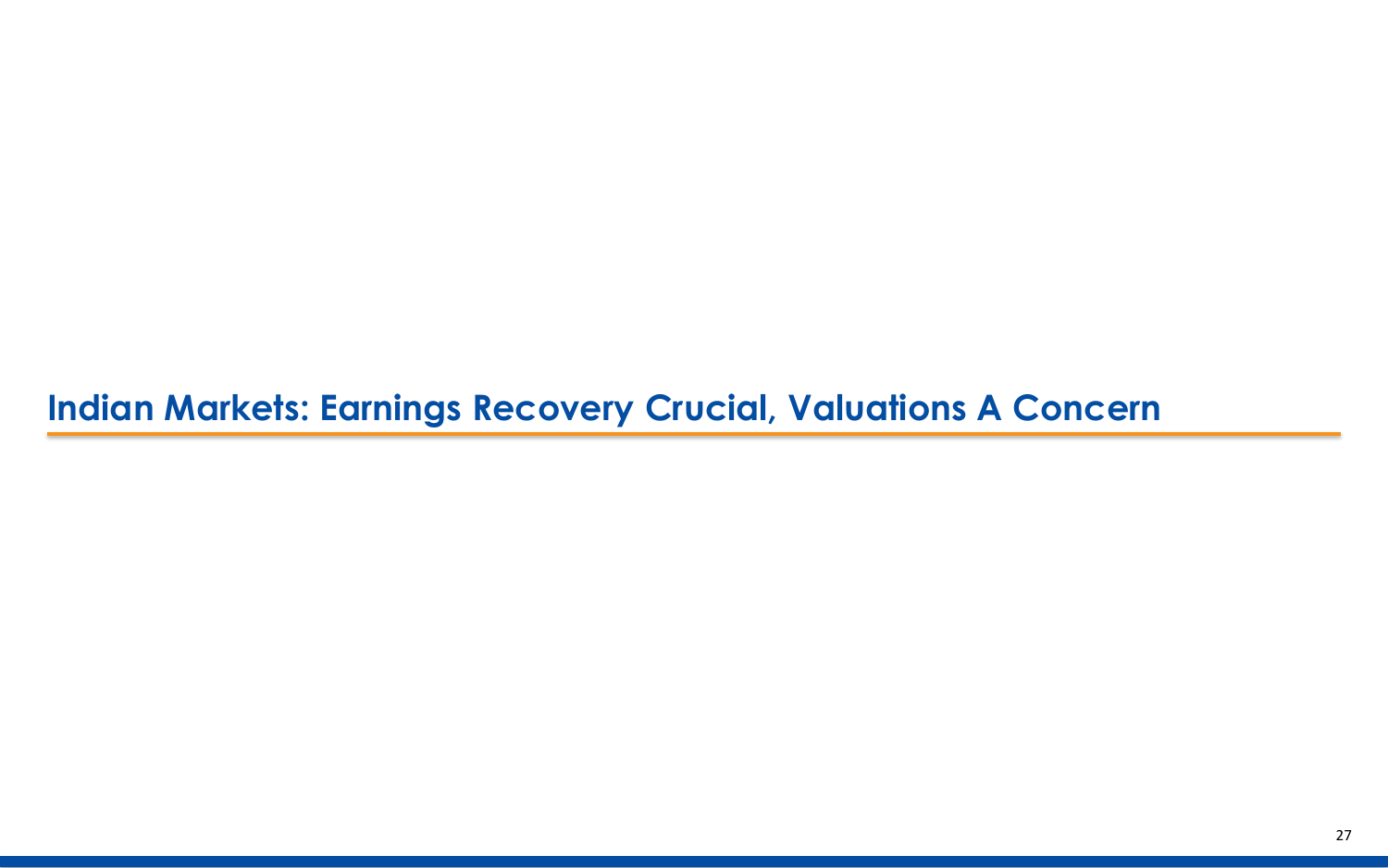### Nifty & Midcap Index Valuations Soaring Dangerously High

![](_page_27_Figure_1.jpeg)

- Midcap valuations have been soaring higher than the large cap valuations since the start of FY16, and the Nifty to Nifty midcap P/E (TTM) ratio has been falling below its median ever since.
- The divergence seems to have given way to convergence this fiscal as midcap valuations are starting to fall.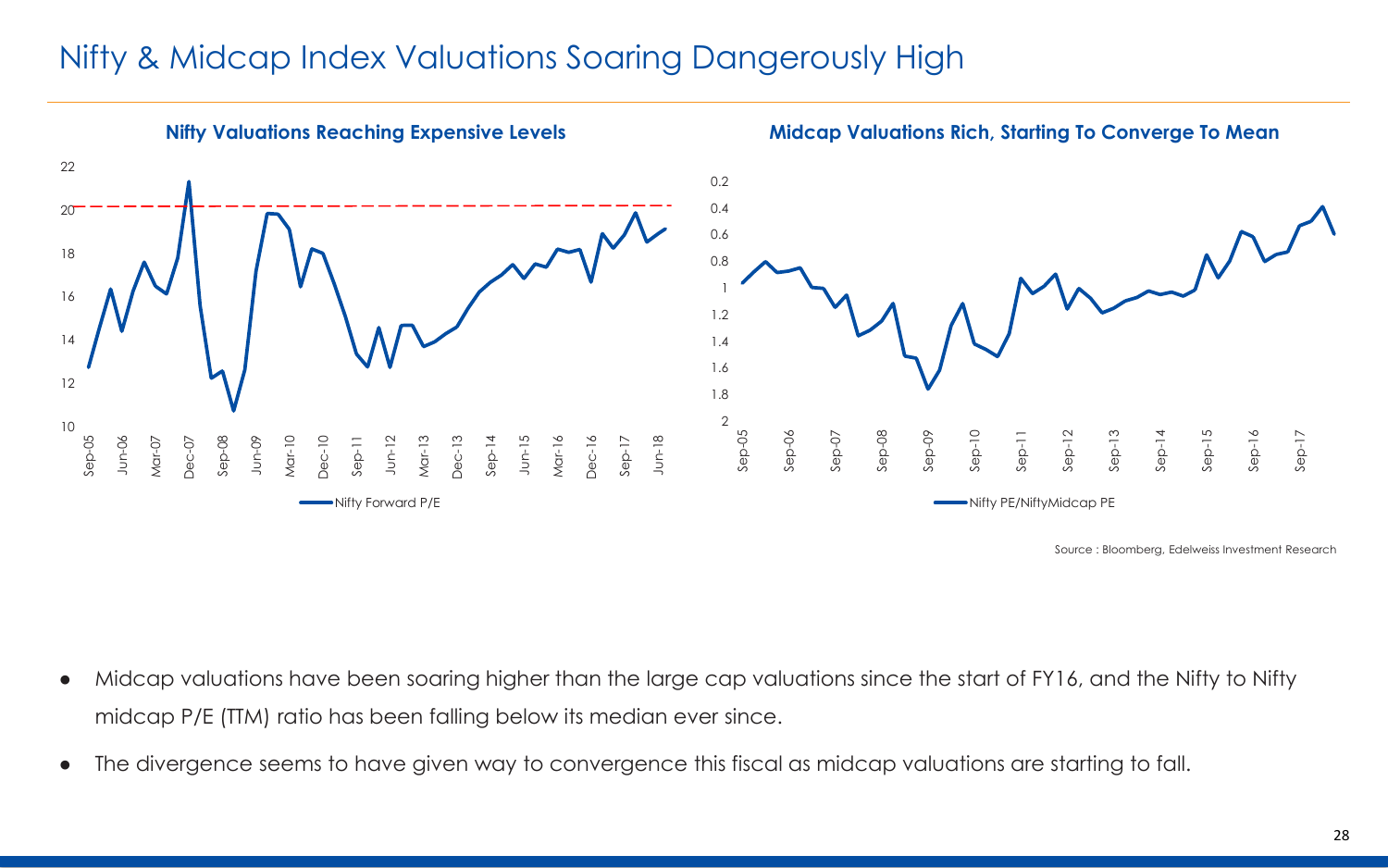## Nifty Earnings Downgrades Resurface

![](_page_28_Figure_1.jpeg)

- Actual EPS numbers came below forecasts for the June-end quarter. EPS downgrades come back after taking a backseat last quarter.
- Nifty EPS growth is also backed by Rupee depreciation. A 10% INR Depreciation generally boosts Nifty EPS by 3-4% (ceteris paribus).
- FY19 earnings estimates have been cut after Q1FY19 results. If Q2FY19 delivers below expectation results the markets may correct full year FY19 earnings estimates.

#### **Nifty EPS growth for FY19 is again facing downgrades for full year.**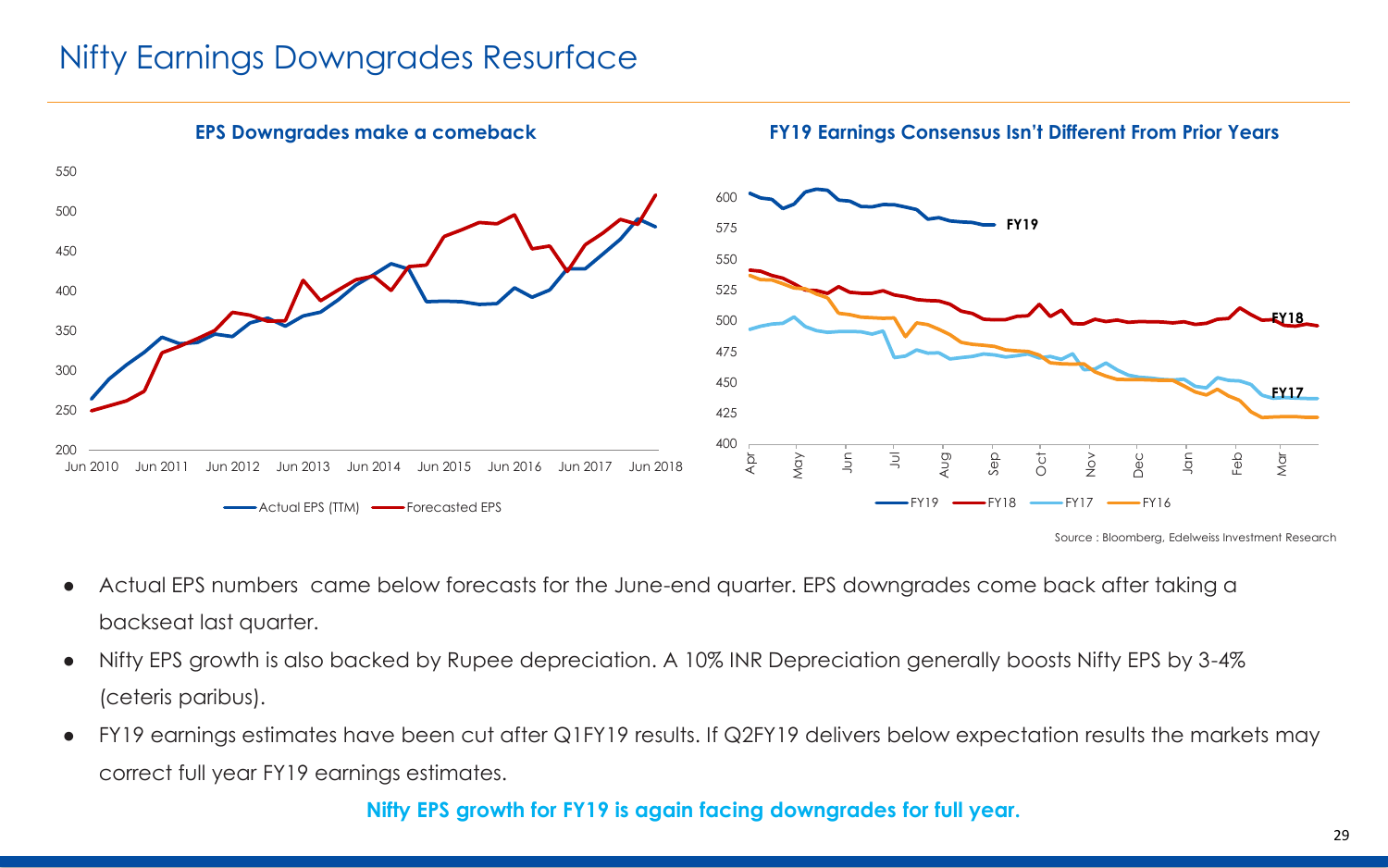#### Earnings Growth Broadens In Q1FY19, Exceptions Remain

![](_page_29_Figure_1.jpeg)

![](_page_29_Figure_3.jpeg)

Source : Bloomberg, Edelweiss Investment Research

**Low Base due to GST Restocking last year has driven earnings growth this year. While Sales growth met expectation, rising input cost weighs on bottom line.**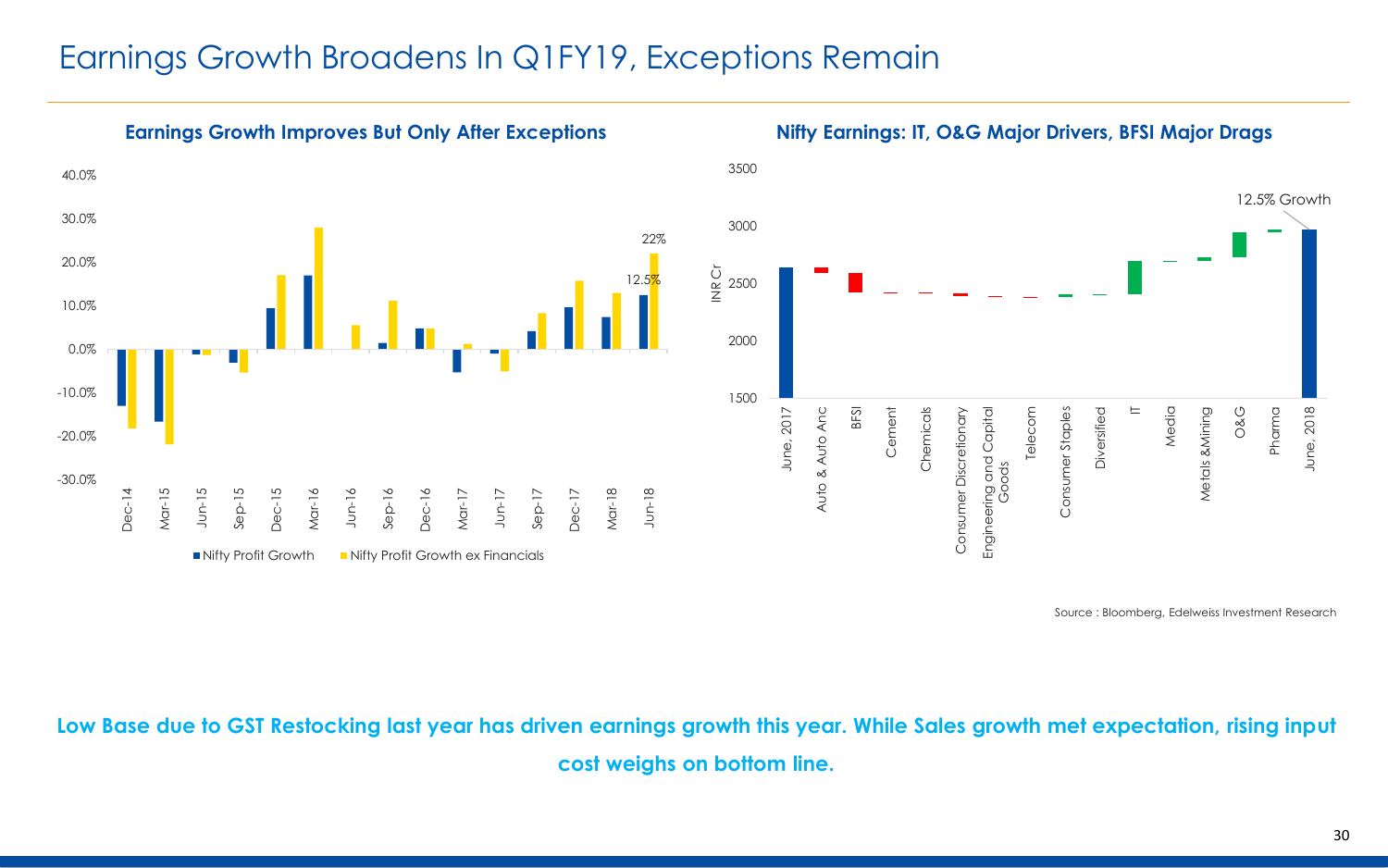|  |  |  |  | Each New Lifetime High On NSE 500 Index Has Seen Fewer Sectors At Fresh Lifetime Highs |
|--|--|--|--|----------------------------------------------------------------------------------------|
|--|--|--|--|----------------------------------------------------------------------------------------|

| <b>Date Of Lifetime High</b> | <b>Nse500 Index</b> | <b>Total No. Of</b><br><b>Sectors</b> | Avg. % Of Companies At<br>Lifetime High In Each Sector | <b>No. Of Sectors With Above</b><br>Avg. Highs | <b>Total No. Of</b><br><b>Companies At</b><br><b>Lifetime High</b> |
|------------------------------|---------------------|---------------------------------------|--------------------------------------------------------|------------------------------------------------|--------------------------------------------------------------------|
| 04-Jan-08                    | 5502.6              |                                       | 41%                                                    | 5                                              | 211                                                                |
| $03-Mar-15$                  | 7345.55             |                                       | 17%                                                    | 6                                              | 97                                                                 |
| $08-Sep-16$                  | 7642.7              |                                       | 17%                                                    | 6                                              | 102                                                                |
| $23$ -Jan-18                 | 9877.2              |                                       | 27%                                                    | 5                                              | 160                                                                |
| 28-Aug-18 (Ongoing)          | 9978.7              |                                       | 12%                                                    | 4                                              | 63                                                                 |

*Nse-500 sectoral breadths since 2007 (lifetime highs on 1-month rolling basis)*

Source : Bloomberg, Edelweiss Investment Research

- As the NSE-500 index has made new lifetime highs over the years, the number of sectors with their own lifetime highs has been reducing i.e. the index has been getting more and more concentrated.
- The latest lifetime high of 9978.7 on 28-Aug-18 (ongoing) saw only 4 out 11 sectors reaching lifetime highs. Also, just 63 out the 500 index companies were at life highs of their own.

#### **Ongoing market breadth position of NSE-500 is worse in a decade**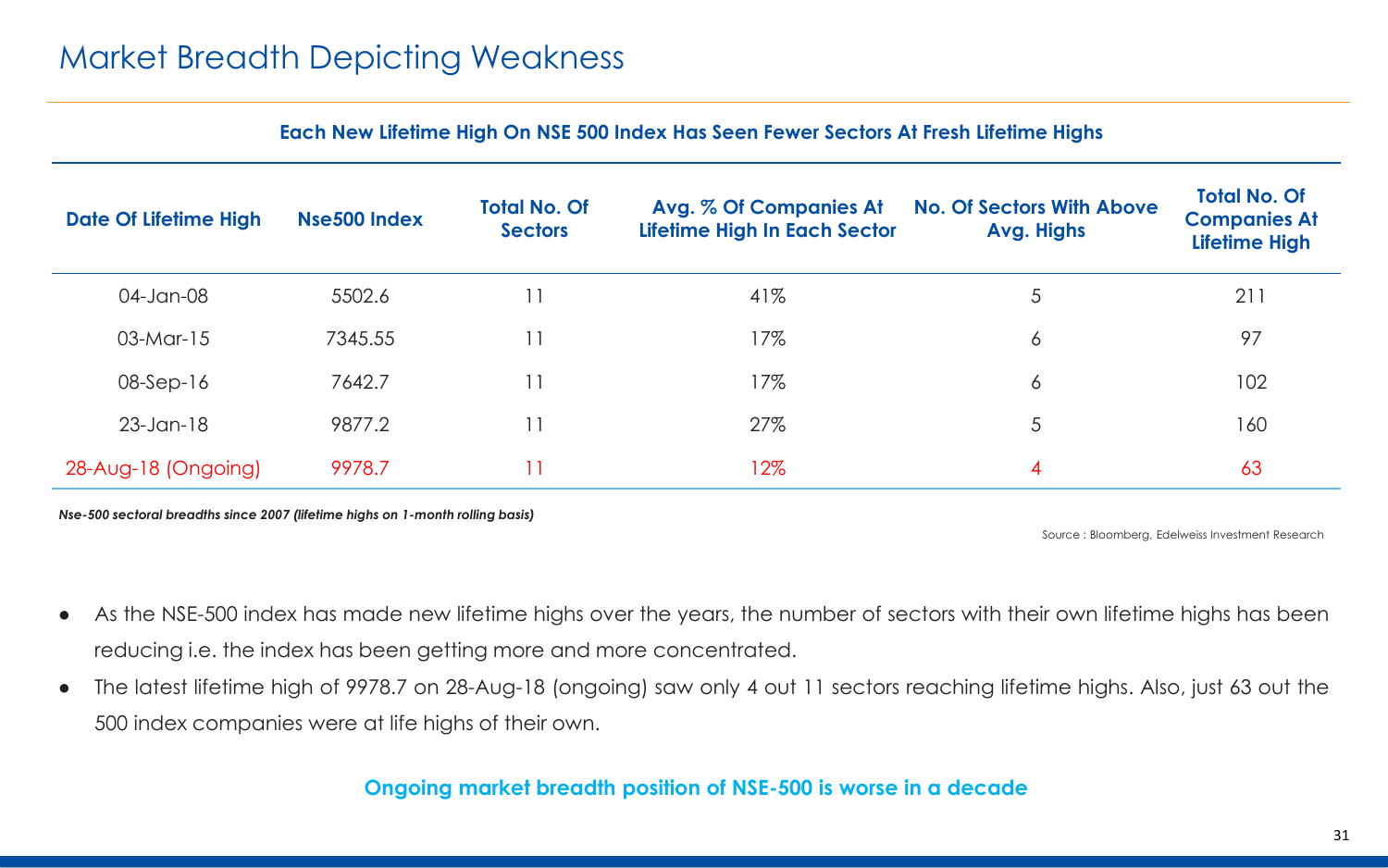#### DII Flows Anchor The Markets, Will It Sustain?

![](_page_31_Figure_1.jpeg)

**Pace of SIP Accretion Is Slowing, But At \$1bn/month Remain Very** 

![](_page_31_Figure_3.jpeg)

Source : AMFI, SEBI, Bloomberg, Edelweiss Investment Research

![](_page_31_Figure_5.jpeg)

Inflows into equity mutual fund schemes slowed down to their lowest level in four months in July. Average inflows in the first 4 months of FY19 stand at INR 10,000 Crore. Slowdown in inflows has meant that MFs has pulled down investment in Equities. However, SIP flows continue to rise and give some optimism for long term outlook for domestic liquidity.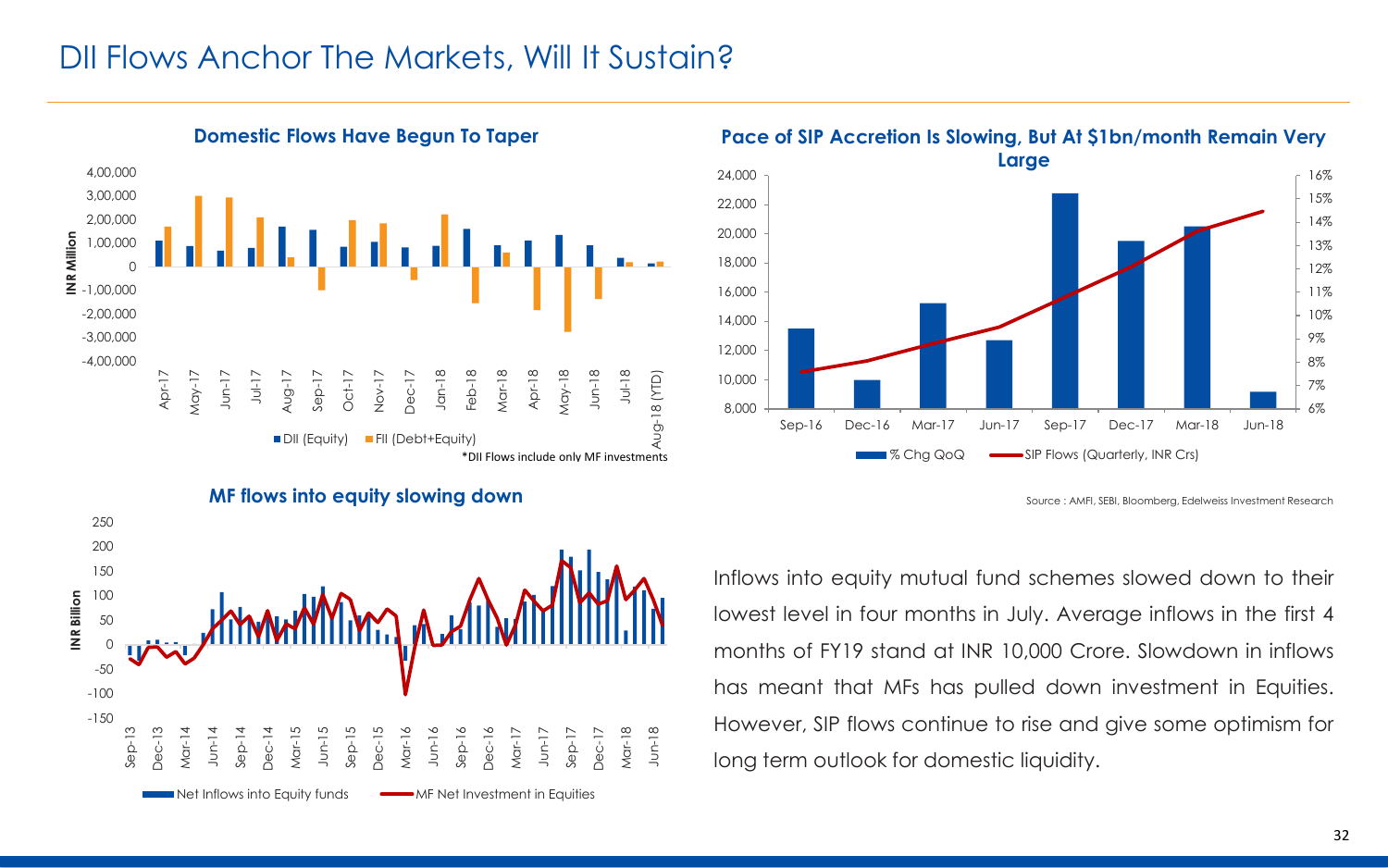## VIX Running Low: Complacency Might Be The Culprit

![](_page_32_Figure_1.jpeg)

- Major stock market volatility indices are on a falling trend, indicating general confidence in the global market.
- India VIX shows calm despite a general nervous mood in Indian markets. This might indicate complacency as India VIX is based on Nifty, which has largely withstood the selling pressure on the back of a few major bluechip outliers.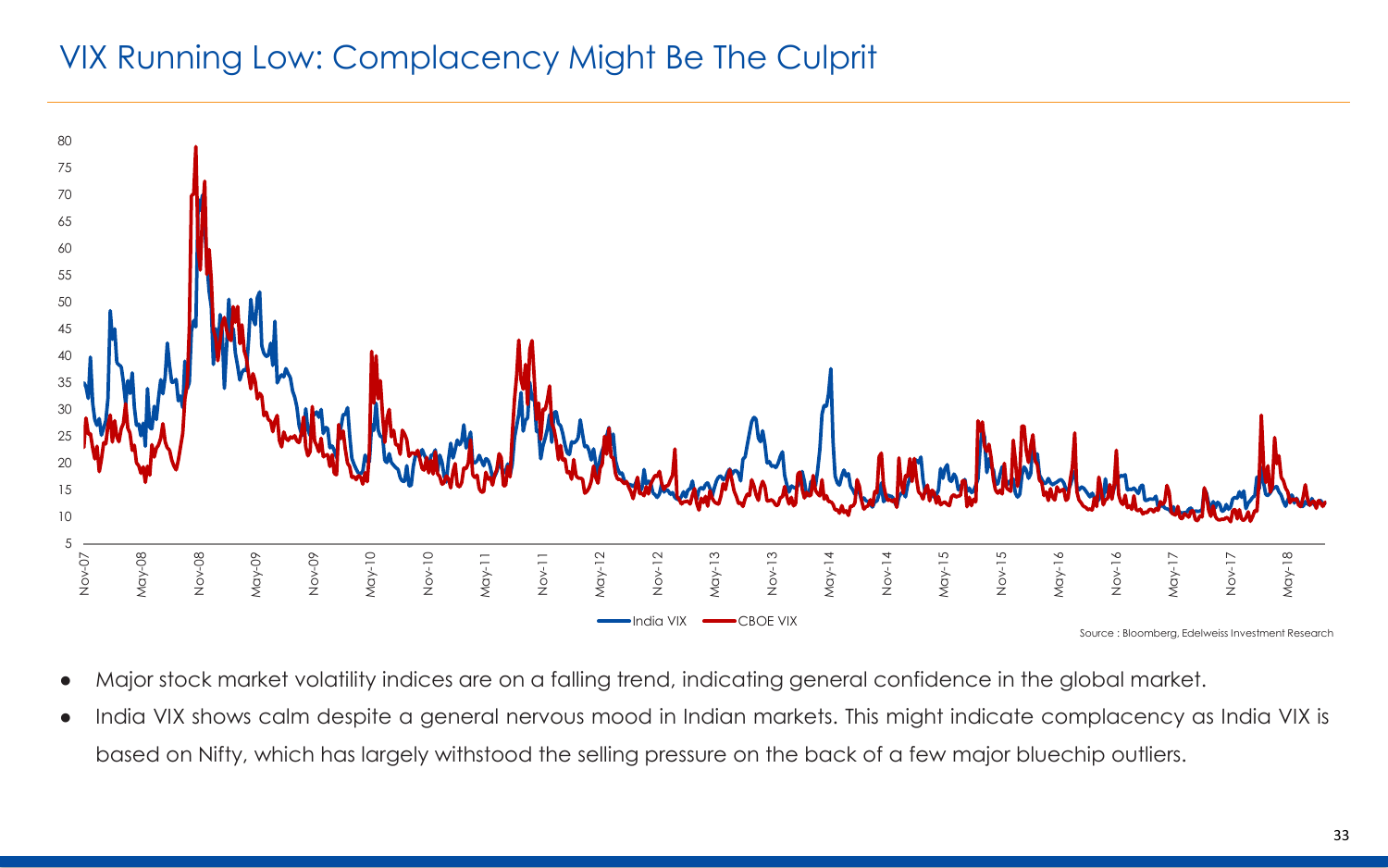# Earnings Growth Crucial, But Valuations A Concern

- After eight quarters of downgrades, Nifty Earnings in Q1FY19 somewhat matched the expectations although dragged down by corporate lenders. However the downgrade cycle in FY19 seems to be similar to earlier years.
- FY19 earnings estimates have been cut after Q1FY19 results. If Q2FY19 delivers below expectation results the markets may correct full year FY19 earnings estimates.
- Indian markets are the best performing markets across and this could be because of growth momentum and DII support.
- Despite the earnings visibility, valuations remain a concern not only for Nifty but for midcaps as well.
- DIIs continue to anchor Indian markets but Inflows into equity mutual fund schemes slowed down to their lowest level in four months in July.
- There seems to be complacency in the markets as indicated by lower VIX.
- Nifty is currently trading at 25x at TTM P/E basis and 20x at 1 year forward P/E basis. Our estimate for Nifty EPS for FY19/FY20 is 530/640.

#### **Despite Earnings Tailwinds, Valuations & Complacency remain key risk to the markets. We continue to hold our "Cautious" view on the markets**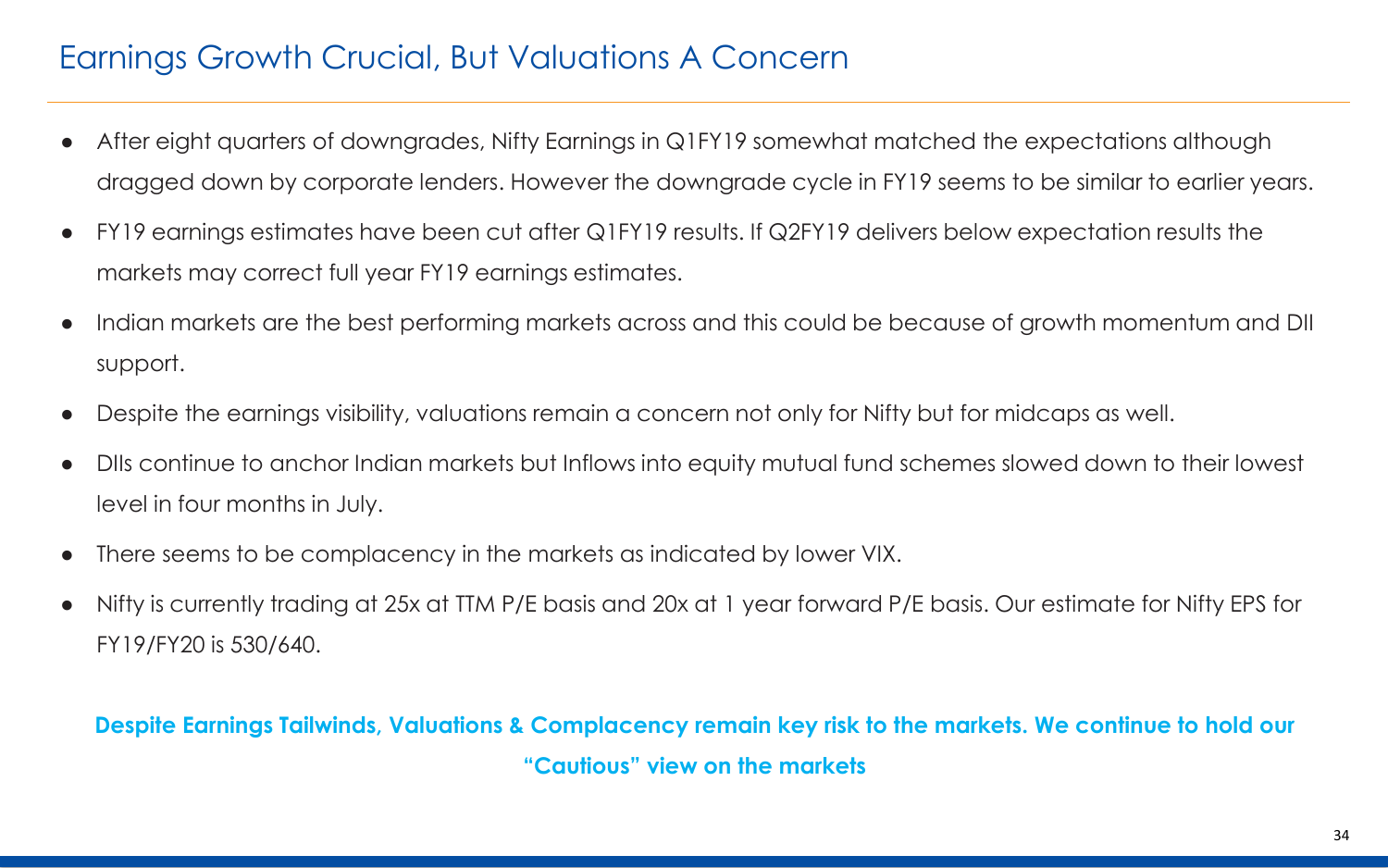#### **Edelweiss Broking Limited**, 1st Floor, Tower 3, Wing B, Kohinoor City Mall, Kohinoor City, Kirol Road, Kurla(W) Board: (91-22) 4272 2200

**Vinay Khattar** Head Research vinay.khattar@edelweissfin.com Digitally signed by VINAY KHATTAR DN: c=IN, o=Personal, postalCode=400072, st=Maharashtra, 2.5.4.20=87db74ffb17a70c89e8519a4d13e 40e93c4bcaba1a64d00f3c841d2fee3fa678, serialNumber=cd5737057831c416d2a5f70 64cb693183887e7ff342c50bd877e00c00e 2e82a1, cn=VINAY KHATTAR Date: 2018.09.06 11:10:48 +05'30'

VINAY

KHAT